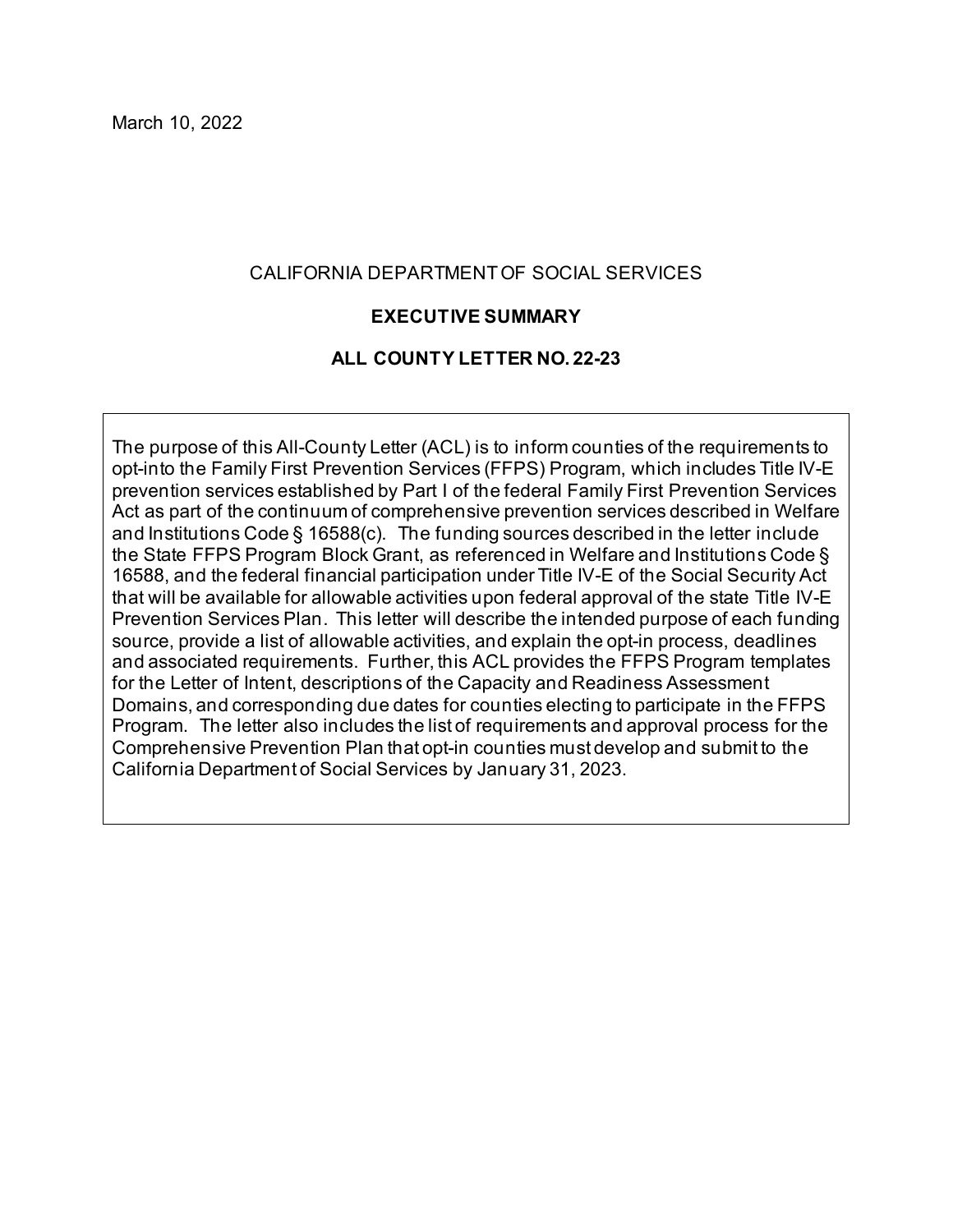





March 10, 2022

#### ALL COUNTY LETTER NO. 22-23

TO: ALL COUNTY CHILD WELFARE DIRECTORS ALL CHIEF PROBATION OFFICERS ALL CHILD WELFARE SERVICES PROGRAM MANAGERS ALL COUNTY BOARDS OF SUPERVISORS ALL BEHAVIORAL HEALTH AGENCIES

SUBJECT: **FAMILY FIRST PREVENTION SERVICES PROGRAM OPT-IN PROCESS, STATE FFPS PROGRAM BLOCK GRANT ALLOCATION METHODOLOGY AND ALLOWABLE ACTIVITIES** 

 [WELFARE AND INSTITUTIONS CODE \(WIC\) SECTIONS 16585](https://leginfo.legislature.ca.gov/faces/codes_displayText.xhtml?lawCode=WIC&division=9.&title=&part=4.&chapter=7.&article=)  <u>[through 16589;](https://leginfo.legislature.ca.gov/faces/codes_displayText.xhtml?lawCode=WIC&division=9.&title=&part=4.&chapter=7.&article=) [STATE BUDGET ACT 2021 \(ASSEMBLY BILL](https://leginfo.legislature.ca.gov/faces/billNavClient.xhtml?bill_id=202120220AB128) [AB]</u> [128\);](https://leginfo.legislature.ca.gov/faces/billNavClient.xhtml?bill_id=202120220AB128) [AB 2083;](https://www.chhs.ca.gov/home/system-of-care/) [ALL COUNTY INFORMATION NOTICE \(ACIN\)](https://www.cdss.ca.gov/Portals/9/Additional-Resources/Letters-and-Notices/ACINs/2021/I_73-21.pdf?ver=2021-09-09-152546-450)  REFERENCE: [FEDERAL BIPARTISAN BUDGET ACT OF 2018 \(PUBLIC LAW](https://www.congress.gov/bill/115th-congress/house-bill/1892/text)  [115-123\);](https://www.congress.gov/bill/115th-congress/house-bill/1892/text) [42 UNITED STATES CODE SECTION 671\(e\);](https://www.govinfo.gov/content/pkg/USCODE-2010-title42/pdf/USCODE-2010-title42-chap7-subchapIV-partE-sec671.pdf) [NO. I-73-21](https://www.cdss.ca.gov/Portals/9/Additional-Resources/Letters-and-Notices/ACINs/2021/I_73-21.pdf?ver=2021-09-09-152546-450) 

 The purpose of this All County Letter (ACL) is to inform county child welfare agencies and probation departments (local Title IV-E Agencies) of the opt-in process for the Family First Prevention Services (FFPS) Program which encompasses Title IV-E prevention services established under Part I of the <u>Family First Prevention Services Act</u> (FFPSA) and the continuum of comprehensive prevention services described in WIC §16588(c). This letter provides guidance and information on the available state and comprehensive prevention services provided under the FFPS Program established by federal funding to support the planning and implementation of Title IV-E and WIC [§16585 through 16589.](https://leginfo.legislature.ca.gov/faces/codes_displayText.xhtml?lawCode=WIC&division=9.&title=&part=4.&chapter=7.&article=)

 The two funding sources described in this letter include the State FFPS Program Block Grant (State Block Grant) and federal Title IV-E funds for prevention services under Part I of the FFPSA <u>(Public Law 115-123)</u> This letter will specify the opt-in process and associated requirements, describe each funding source, provide a list of allowable activities, and explain additional information about the State FFPS Program.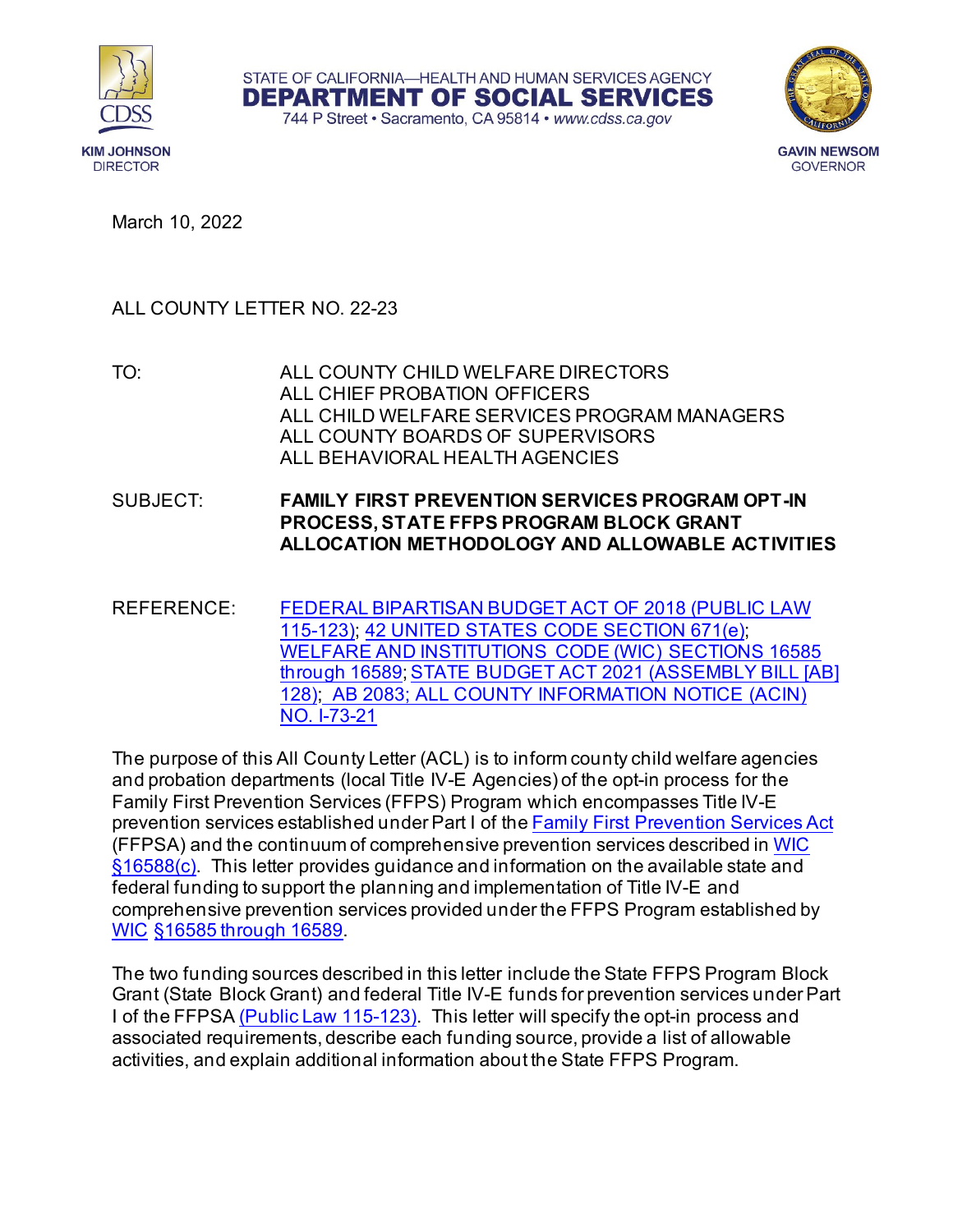The California Department of Social Services (CDSS) will continue to consult with Indian Tribes who have entered into an agreement with the state pursuant to WIC provide prevention services eligible for Title IV-E reimbursement. Following tribal consultation, the CDSS will release additional guidance regarding opt-in procedures, allocations and requirements for Indian Tribes that have a state Title IV-E agreement. section 10553.1 on the opt-in procedures, allocations and reporting requirements to

# **Background**

The federal FFPSA was enacted under <u>Public Law 115-123</u> in 2018. Amongst its many provisions, it created a prevention services program that allows states the option to access Title IV-E federal financial participation for the provision of specified evidence- based mental health, substance use, and in-home parent skill-based services to children at imminent risk of entry into foster care, their parents or kin caregivers, and pregnant or parenting youth in foster care. $^{\rm 1} \,$  This includes kin caregivers of children who are not under the placement and care of a Title IV-E agency and are qualified for prevention services. The intent of this legislation is to increase the availability and early access to quality prevention services for children, parents, and kin caregivers to help children remain at home while simultaneously reducing the use of foster care placements.

 In July of 2021, California's FFPS program was established in WIC §16585 through 16589 [as an opt-in program for county and tribal Title IV-E agencies to develop and](https://leginfo.legislature.ca.gov/faces/codes_displayText.xhtml?lawCode=WIC&division=9.&title=&part=4.&chapter=7.&article=) implement Title IV-E prevention services as part of comprehensive prevention, early intervention services and to address child well-being. The CDSS acknowledges that counties are at various stages of development of their Children's System of Care (AB 2083) Memorandum of Understanding and encourages local Title IV-E agencies to align their State FFPS program with the System of Care (AB 2083) framework to include comprehensive prevention. Within California's framework for prevention, Title IV-E prevention services under Part I of FFPSA are a fundamental component of the broader comprehensive prevention planning for the State FFPS program. ACIN I-73-21 provides an overview describing the requirements of the State FFPS program, including the populations to be served, allowable services, and prevention services case requirements.

# **FFPS PROGRAM**

In accordance with <u>WIC §16588</u>, a local Title IV-E agency opting into the FFPS Program is required to submit a Comprehensive Prevention Plan (CPP). The components in a CPP will include primary, secondary, and tertiary prevention and intervention strategies and services that support the ability of parents and families to provide safe, stable, and nurturing environments for their children. The Title IV-E agency must include Title IV-E prevention services as a required strategy within the

 $^{\rm 1}$  Pregnant and parenting foster youth do not have to meet imminent risk or candidacy requirements to receive Title IV-E prevention services.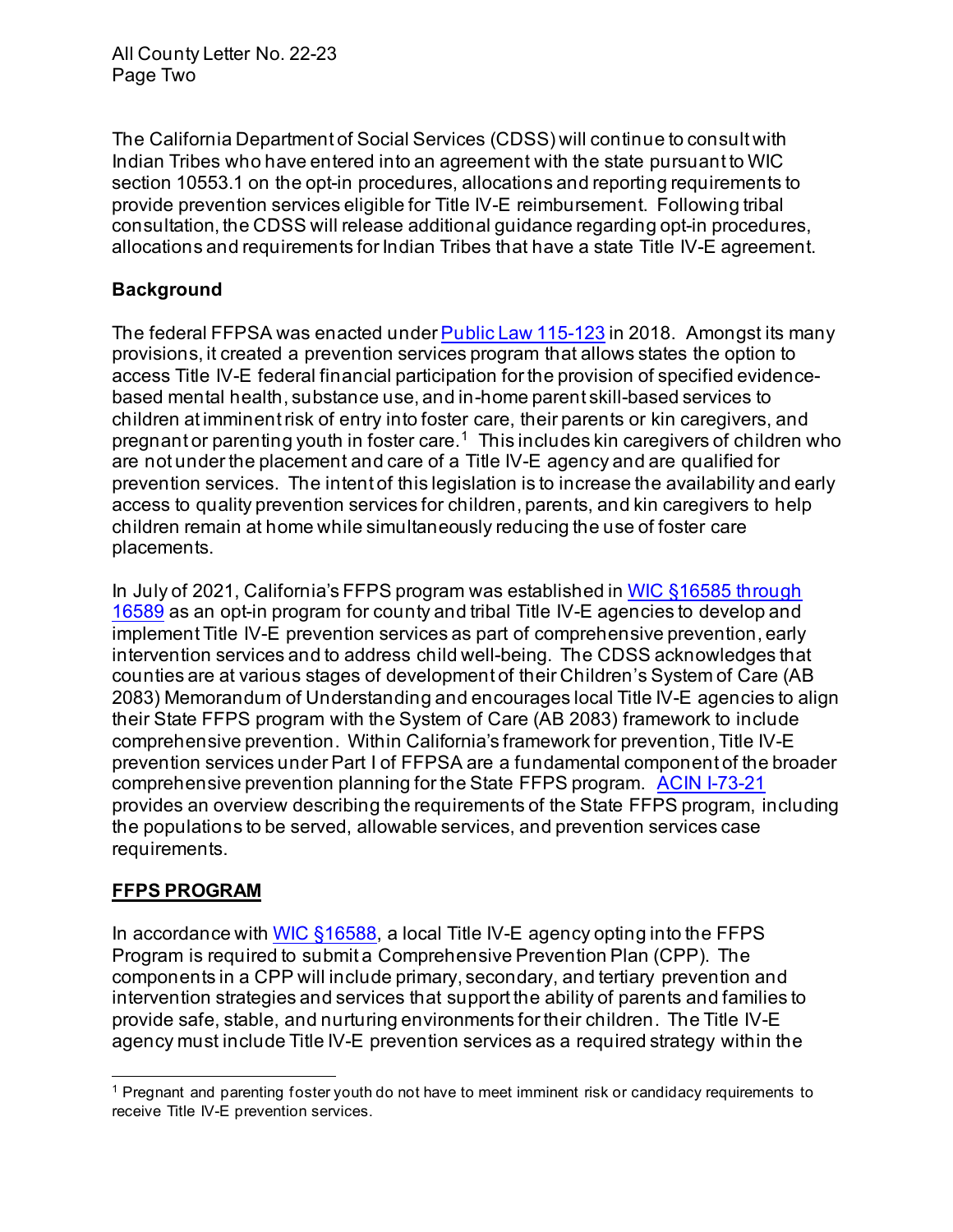CPP when opting into the FFPS Program in order to receive State FFPS Program Block Grant (State Block Grant) funds.

 Consistent with California's overall vision of prevention, the following table describes the three levels of prevention activities for the FFPS Program.

| <b>Prevention Level</b>     | <b>Activities</b>                                                                                                                                                                                                                                                                                                                                                                                 |
|-----------------------------|---------------------------------------------------------------------------------------------------------------------------------------------------------------------------------------------------------------------------------------------------------------------------------------------------------------------------------------------------------------------------------------------------|
| <b>Primary Prevention</b>   | These activities are directed at the general population to<br>strengthen communities and improve child well-being by<br>focusing on the social determinants of health, defined as the<br>conditions into which people are born, grow, work, live, and<br>age, and the wider set of forces and systems shaping the<br>conditions of daily life.                                                    |
| <b>Secondary Prevention</b> | These activities are offered to populations that have one or<br>more risk factors associated with compromised well-being or<br>child maltreatment, such as poverty, parental substance<br>abuse, young parental age, parental mental health concerns,<br>exposure to violence, and parental or child disabilities.<br>Programs seek to build protective factors and mitigate the<br>risk factors. |
| <b>Tertiary Prevention</b>  | These activities focus on families where child maltreatment<br>has occurred, seeking to mitigate its trauma and reduce the<br>negative consequences of the maltreatment and to prevent<br>its recurrence.                                                                                                                                                                                         |

 The FFPSA allows for access to Title IV-E funding to pay for direct services, as described above, in the secondary and tertiary levels provided that all federal requirements for eligibility as a candidate for foster care or pregnant/parenting foster and a county Title IV-E agency can choose to use these funds to incorporate primary prevention strategies as part of its continuum of comprehensive prevention services. State Block Grant funds may also be used to support culturally responsive programs and other secondary and tertiary Evidence Based Programs (EBPs) that fill service gaps but are not yet included in the State's Five-Year Title IV-E Prevention Plan. youth and services are met. The State Block Grant funds provide additional flexibility,

Per the requirements set forth in <u>WIC §16588</u>, county child welfare agencies and/or probation departments receiving the State Block Grant for the FFPS Program are required to develop and submit a three-year CPP that outlines the services that the Title IV-E agency will provide that address a continuum of primary, secondary, and tertiary prevention, intervention strategies and services. Interventions and strategies must include culturally appropriate and responsive services that are tailored to meet the needs of local families who are disproportionately represented in the child welfare system including Native American and Alaskan Native families, families of color, and lesbian, gay, bisexual, transgender, queer/plus, children or youth. Upon submission of the Letter of Intent, agencies may use the State Block Grant Funds for direct services retroactive to October 1, 2021 while the county continues to develop its local CPP.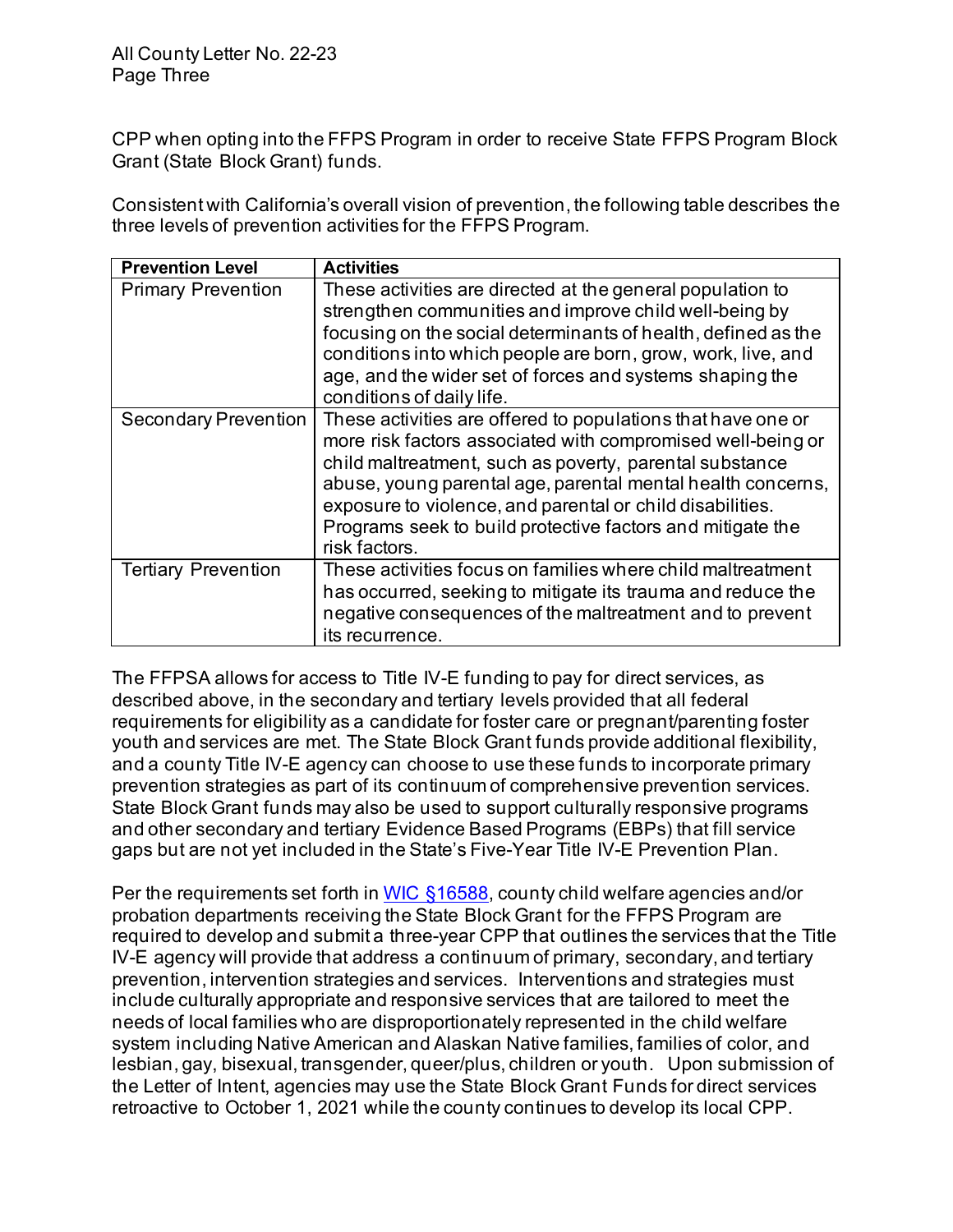## **FFPS OPT-IN PROCESS**

#### *Submission of the FFPS program Letter of Intent (LOI) and Opt-in Timelines*

 Submission of a completed LOI (Attachment A) is required for county Title IV-E agencies to inform the state of their early intent to opt into the FFPS program and to begin accessing their local State Block Grant allocation. State Block Grant allocations are eligible to be claimed retroactively beginning October 1, 2021.

| <b>Date</b>      | <b>Activity</b>                             |
|------------------|---------------------------------------------|
| April 30, 2022   | FFPS Program Letter of Intent to Opt-in due |
| January 31, 2023 | Final due date for CPPs                     |

 Use of the State Block Grant funds are not tied to the federal approval of the state's Five-Year Title IV-E Prevention Plan.

#### **CPP DEVELOPMENT AND REQUIREMENTS**

#### *Development of a CPP*

 the agency's plan for primary, secondary and tertiary services and must include Title IV-E eligible service(s) pursuant to the FFPS Program outlined in <u>WIC §16585 through</u> 16589. County Title IV-E agencies opting into the FFPS program must submit a CPP outlining

#### *Capacity and Readiness Assessments*

 Prior to the development of a CPP and implementation of the FFPS program, local Title determine the agencies' capacity, motivation for change, and level of readiness for successful implementation in several key domains. These assessments are beneficial in order to create a prevention system which is measurable, impactful and sustainable. Local Title IV-E agencies interested in receiving customized technical assistance from the state should complete one or both assessments. IV-E agencies are encouraged to complete capacity and readiness assessments to

#### *Capacity Assessment*

The <u>Prevention Planning Capacity Assessment</u> is available to assess the motivation, commitment and readiness of the local Title IV-E agency and community partners, to change, develop and implement comprehensive prevention strategies. The Capacity Assessment is comprised of domains that address the motivation for change, provider and system capacity and capability, and policy supports.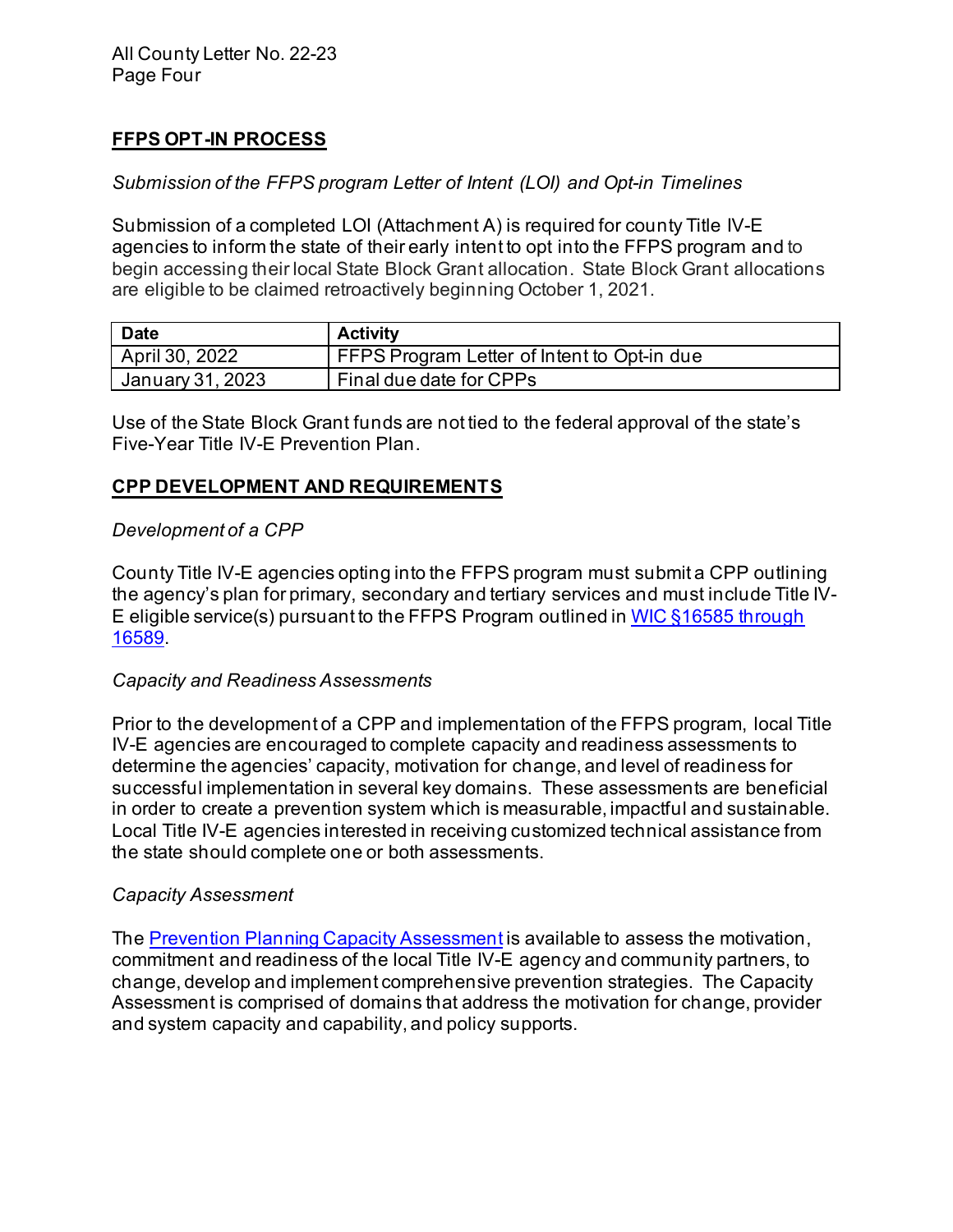Local Title IV-E agencies along with their community partners are encouraged to of a CPP. Technical assistance support will be offered from CDSS and subject matter expert partners, in areas identified in the assessment that require further assistance, complete this assessment prior to beginning the planning and implementation process guidance and/or development.

#### *Readiness Assessment*

 Local Title IV-E agencies and community partners are encouraged to complete the Readiness Assessment which is comprised of nine domains. These domains will assist the Local Title IV-E agencies and their community partners to determine which domain(s) may benefit from further technical assistance. The Readiness Assessment includes the following domains:

- Funding and Fiscal Models
- Program and Implementation Governance
- Cross-Sector Stakeholder Collaboration
- Prevention Services Program Design
- Policy Regulations and Rules
- Workforce
- Service Quality Outcomes
- Information Systems and Automation
- Reporting Requirements.

 The CDSS will use information from the capacity and readiness assessments to provide customized technical assistance. Technical assistance will include but not be limited to learning collaboratives, connection to subject matter experts, webinars, tools and/or other resources.

 Information Notice and will be included as part of a Comprehensive Planning Toolkit. It will also be published on the <u>CDSS FFPSA Website</u>. The Readiness Assessment template will be subsequently released via an All County

#### *Asset Mapping and Needs Assessments for Selection of Prevention Strategies and EBPs*

 Local Title IV-E agencies opting into the FFPS program and their partners must conduct asset mapping and a needs assessment to assist with the selection of prevention strategies and EBPs. The mapping should include a review of relevant demographics and other data or information that will help agencies to understand the service needs of the county or region. The CPP must include a description of the completed analysis and how the information was used to help agencies identify the candidate groups and/or other priority populations and prevention strategies that will be included in the CPP.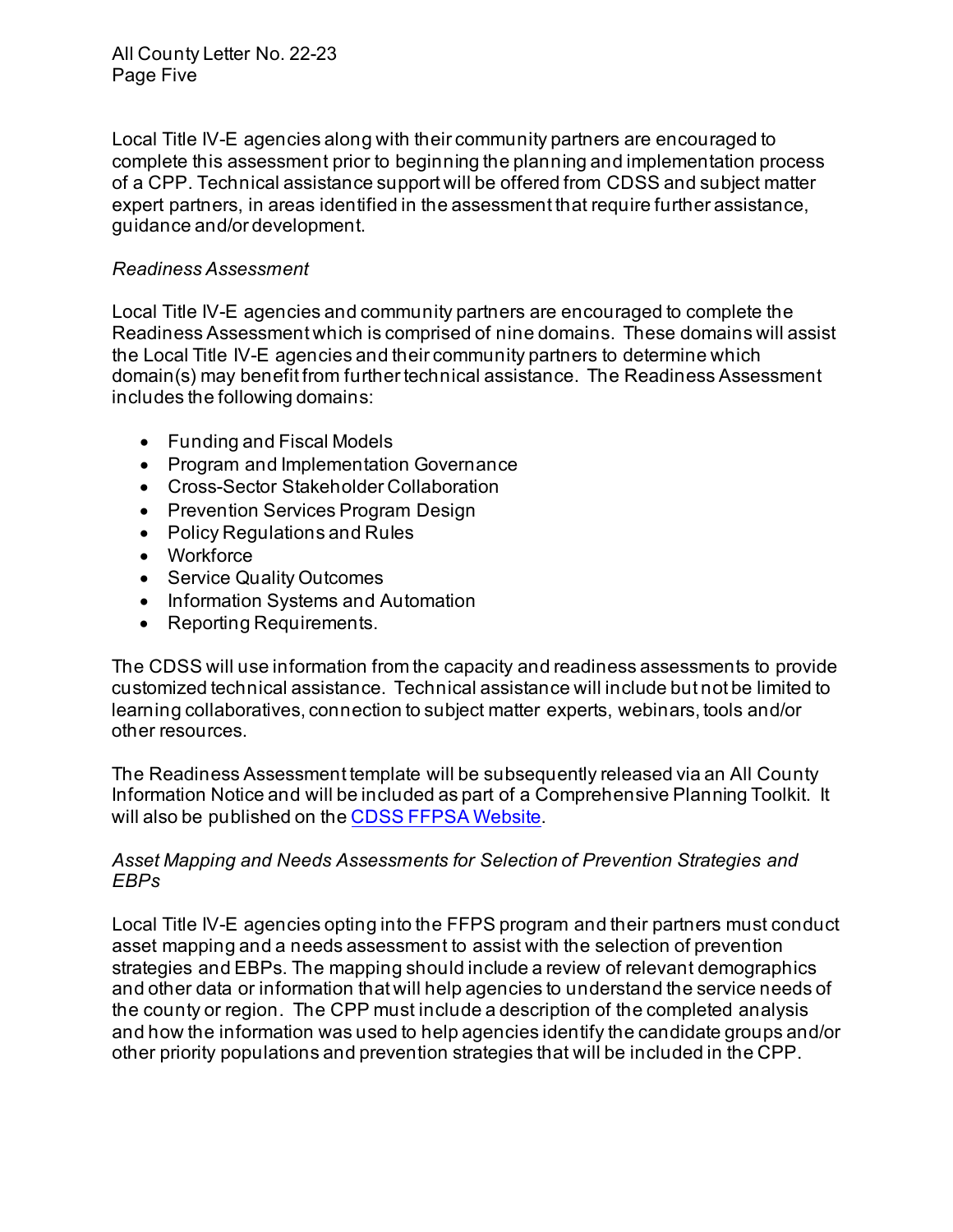The plan will also include the selected EBPs and the rationale for their inclusion based on this analysis. The rationale for selection must be included for each EBP. Local Title IV-E agencies must consult their local behavioral health agencies in the selection of the EBPs for the CPP.

 Title IV-E agencies are strongly encouraged to utilize and leverage existing needs or self-assessment processes, and the information contained therein, such as the California – Child and Family Services Review County Self-Assessment as well as assessment information from partners, if desired and if such processes meet the requirements of the FFPS program. The plan must specify which primary, secondary, disproportionately represented in the system will be prioritized for such services. and tertiary prevention services will be included and how the populations

#### *Cross Sector Collaboration*

 program are required to collaborate with cross sector partners or entities to meet the needs of children, youth, parents, families, and communities. The process for cross sector collaboration in the development of the CPP, as specified in <u>WIC §16588</u>, must be documented, as well as how such partners will be consulted for ongoing monitoring and continuous improvement of the program. Local Title IV-E agencies are encouraged to engage their <u>AB 2083</u> System of Care partners. Counties can also leverage existing committees provided they meet the requirements of the FFPS program. Cross sector partners may vary by community, but at a minimum, must include representation from the child welfare agency, probation department, behavioral health agency, local Office of Education, community-based service providers, family resource centers, local Child Abuse Prevention Council, and those with lived experience (parents and youth). In accordance with WIC  $$16585(b)(4)$  and WIC  $$16587$ , counties opting into the FFPS

 Additionally, counties must engage and invite Indian Tribes to participate or develop a process to engage Indian Tribes in the development of the CPP in accordance with [WIC §16587.](https://leginfo.legislature.ca.gov/faces/codes_displaySection.xhtml?sectionNum=16587.&nodeTreePath=16.11.16&lawCode=WIC) Counties must also ensure that individuals and families with lived are consulted in the development of the plan. Barriers to engagement with any of these required entities or individuals must be documented in detail in the plan. experience, particularly those disproportionately impacted by the child welfare system,

As an outgrowth of this multi-agency planning, with the implementation of <u>AB 2083 a</u>nd the development of Memorandum of Understandings (MOUs), local Title IV-E agencies their <u>AB 2083</u> MOUs and Interagency Leadership Teams. The work to coordinate the inclusion of comprehensive prevention planning and services into the System of Care is a thoughtful and forward-thinking approach that CDSS supports. To the extent that this group already includes membership that is necessary for cross sector collaboration, few would more seamlessly ensure quality community planning. are strongly encouraged to incorporate comprehensive prevention implementation in entities would need to be added to meet the requirements of the FFPS program and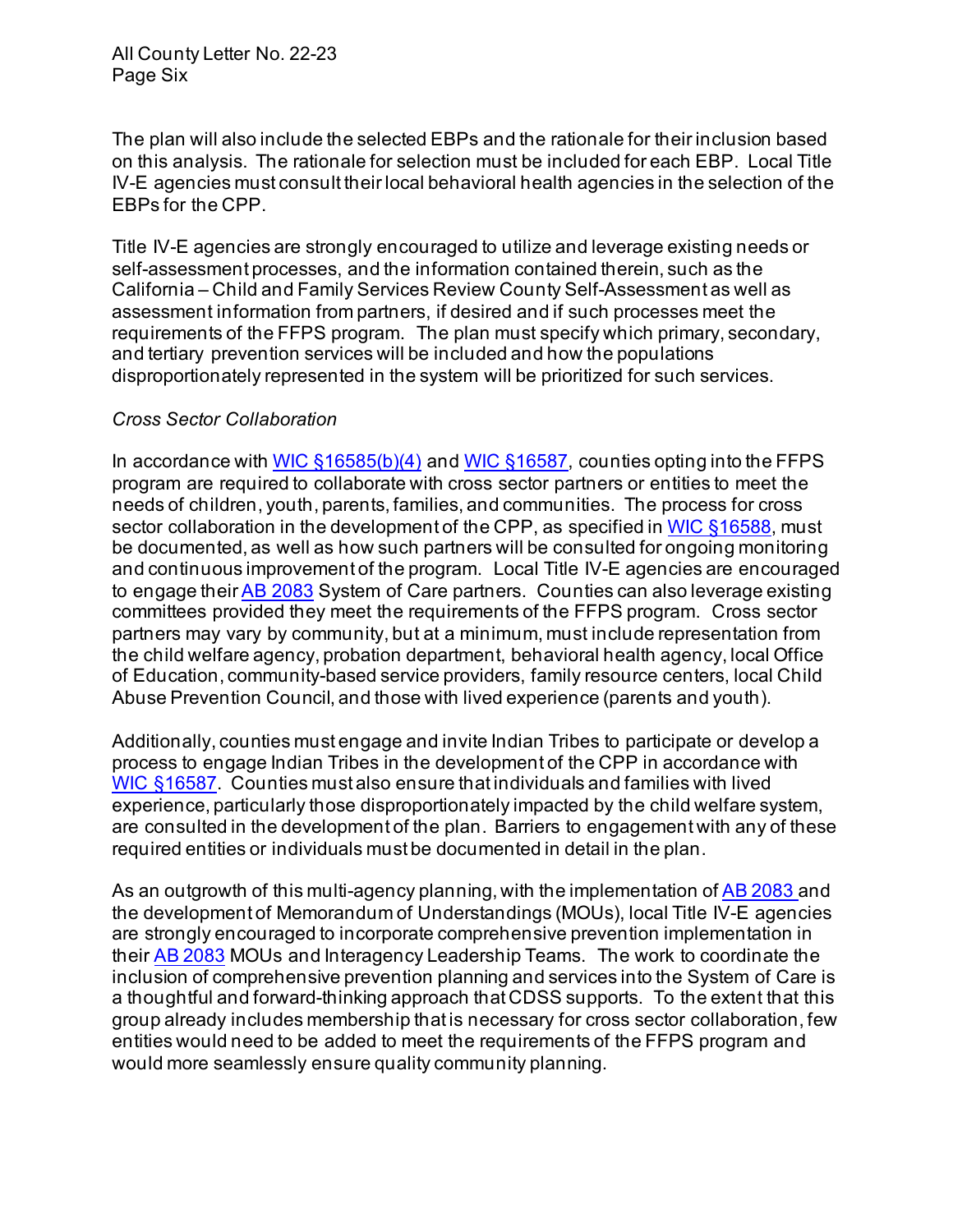#### *Mental Health Plan Coordination*

 When engaging in cross-sector planning and collaboration for the purposes of the CPP, agencies must pay special attention to the role of the Mental Health Plan (MHP) specifically as it relates to care coordination for Medi-Cal eligible beneficiaries when a behavioral health service is indicated. Child welfare agencies and probation departments must engage the county MHPs in the FFPS Program opt-in decision process. The FFPS LOI and the local CPP may not be submitted without prior consultation with the MHP. The MHP's inputregarding the Title IV-E agency's selection of EBPs for the FFPS Program is necessary when the EBPs include services that are administered by the local behavioral health agency.

 Title IV-E agencies that elect to provide FFPS Program prevention services must establish a joint written protocol based on the CDSS and DHCS model joint written probation department, behavioral health agency, and other appropriate entities for determining which program is responsible for payment, in part or whole, for a prevention service provided on behalf of an eligible child. Guidance regarding model joint written protocol pursuant to WIC  $\S$ 16588(f)(2), for use among the child welfare agency, protocols will be released in a subsequent ACL.

#### *Child Welfare Agency and Probation Department Collaboration and Designation of Lead Agency*

 Local Title IV-E agencies are strongly encouraged to make the decision to opt into the FFPS Program together. Joint efforts to collaborate on prevention services will ensure the most comprehensive approach to serving families at the earliest point possible to prevent entry to foster care in both the child welfare and juvenile justice systems. Child welfare and probation agencies will each receive a State Block Grant allocation and together should use the funds to best determine how to accomplish the goals of their county CPP. Additionally, counties in which a probation agency opts into the FFPS Understanding (MOU) for the pass-through of federal Title IV-E funds from the child welfare agency to the probation department requires any amendments or updates to include Title IV-E prevention services under FFPSA. program must review and assess whether their existing local Memorandum of

 If the child welfare agency has determined that they will not participate as the lead agency, the probation department can act as the county's lead agency for comprehensive prevention planning. Probation departments that act as the lead agency for purposes of submitting the CPP must ensure that they remain in consultation with other relevant county agencies that serve families and children, Indian Tribes, local community representatives, caseworkers, and individuals and families with lived experience with the child welfare system as well as comply with the requirements and deadlines of the FFPS Program. The CDSS will provide additional technical assistance requirements are met. to probation departments who are designated as lead for the CPP to ensure that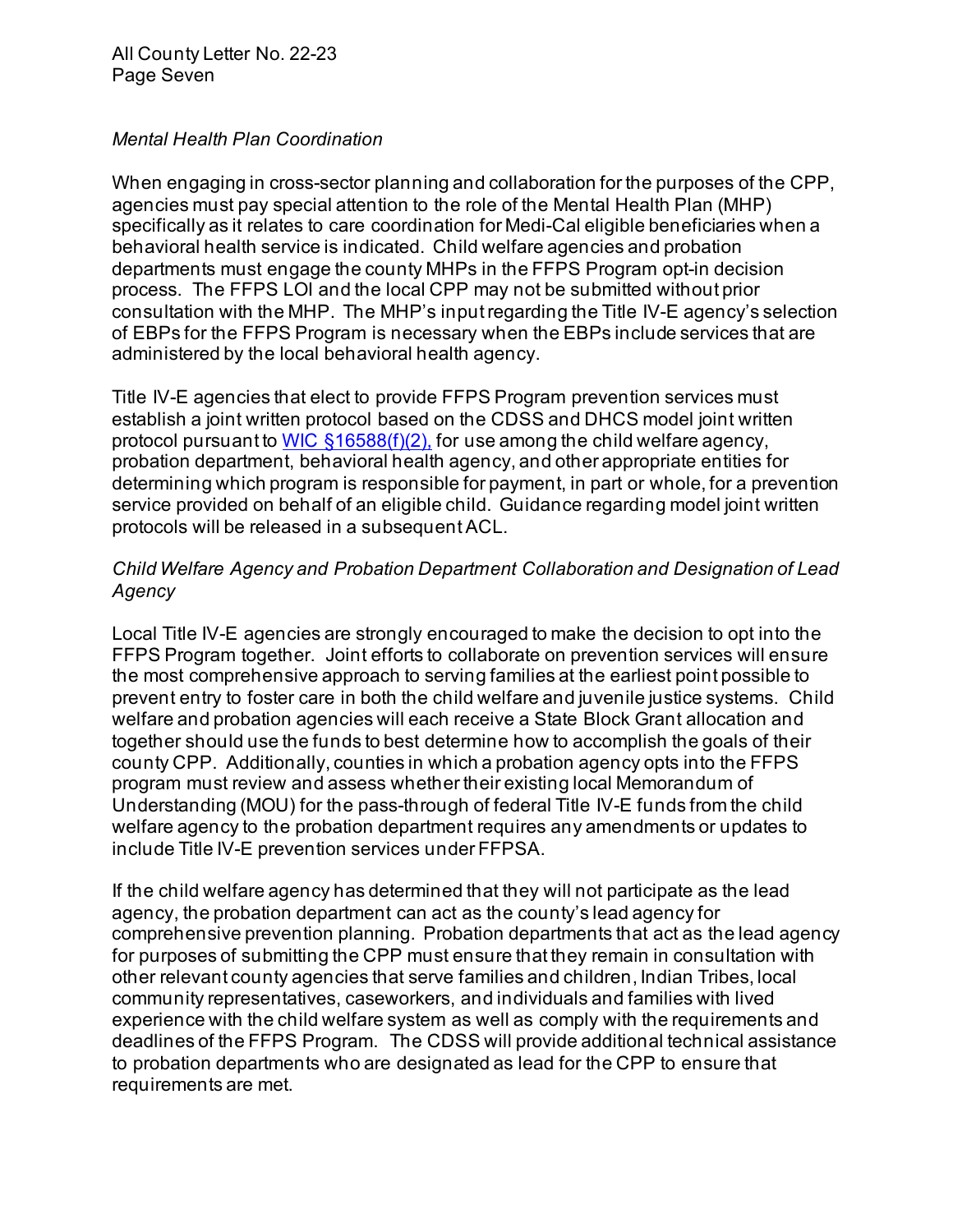#### *Regional Collaborative Option*

 The CDSS will accept CPPs that are submitted by a regional collaborative to streamline the delivery and infrastructure of prevention services across counties where such services are not readily available or will be more efficiently administered. If a regional collaborative is considered, agencies must describe how coordination of the required cross sector entities within each county will be consulted and the process for how all reporting requirements will be met. The CDSS will provide additional technical assistance to agencies participating in a regional collaborative to ensure that all requirements can be met.

#### **Technical Assistance Coordination**

 included as a visual guide to help local Title IV-E agencies and their partners understand the overall process to develop a CPP and the voluntary technical assistance that will be provided by CDSS along the way. The CDSS will coordinate with various organizations to provide technical assistance to local Title IV-E Agencies in the implementation of their CPPs. This technical assistance will be voluntary and tailored to the agency's specific needs and is based upon their capacity and readiness assessment results and/or the availability of other resources selected by the agency to assist. *The Roadmap for Comprehensive Planning and Implementation (Attachment C) is* 

 The first phase is the Foundational Guidance and Information phase. Within this phase, the CDSS and external partners will provide guidance, training, webinar series, and resources that focus on the basic foundational principles required for prevention work, the FFPS requirements, and elements of the CPP and racial equity. There are several phases outlined within the Roadmap for Comprehensive Planning.

 For the Capacity Building phase, local Title IV-E agencies and their community partners may complete a Capacity Assessment to determine their current system and provider prevention approach. Local Title IV-E agencies and community partners will assess the current prevention services array, analyze cross-sector data, and the populations being served. During this phase, local Title IV-E agencies and their community partners will use this information to determine if they will be opting into FFPS. capacity readiness to implement change and ability to move towards a comprehensive

 For the Readiness Building phase, the local Title IV-E agencies, and their community partners may complete a Readiness Assessment, select evidence-based practices and other interventions that best meet the needs of the candidacy and other priority populations.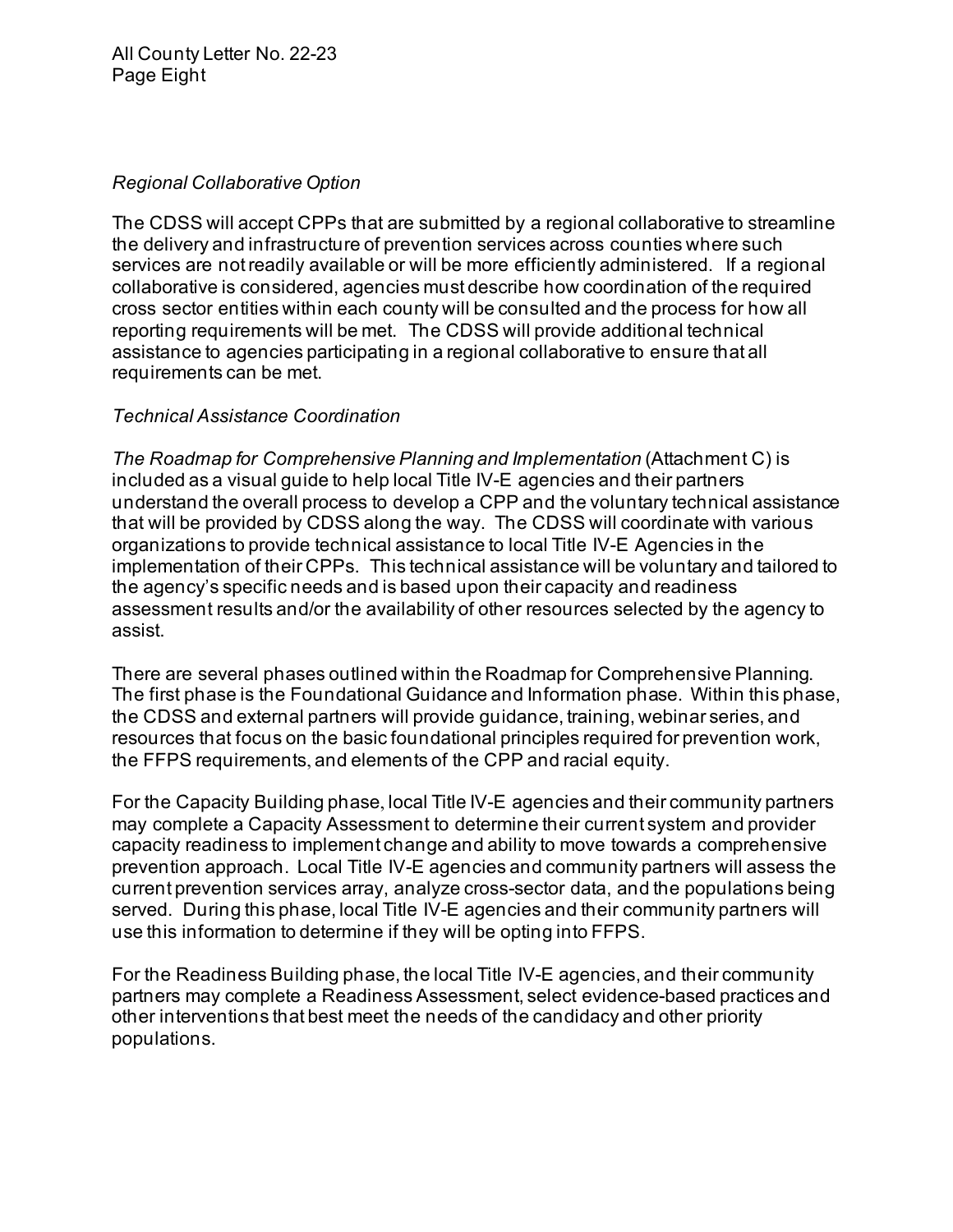#### **COMPONENTS AND REQUIREMENTS OF THE CPP**

 The following elements, consistent with state and federal law and the State's Five-Year will be released that will include the following elements and any additional elements based on the state's approved Five-Year Title IV-E Prevention Plan. Title IV-E Prevention Plan, will be required for inclusion in the CPP. A CPP template

- 1. A description of the outcome of Asset Mapping and Needs Assessment and any Capacity and Readiness assessments completed by the county that inform the plan's content.
- 2. A description and rationale for the selection of the candidacy population(s) to be prioritized and the services to be included in the plan.
- 3. The theory of change or logic model which describes the activities and intended outcomes for children, youth, parents, caregivers, and families. The logic model helps to connect the goals of the cross-sector partnership to align with the intent of both the state and federal legislation.
- 4. A description of the county's governance structure or engagement strategies to ensure that required cross sector collaboration was utilized in decision making for the CPP.
- 5. A description of efforts to invite and engage Indian Tribes in cross sector collaboration and input into the CPP.
- 6. Assurance and plans for meeting the workforce and training requirements established under the state plan. Title IV-E agencies will follow the statewide curriculum to ensure that caseworkers within both the community and child welfare pathway are trained on all foundational requirements including the understanding of how the Tribal pathway intersects with community based and child welfare pathway services.
- 7. A description of how agencies will ensure that required cross sector collaboration is engaged in ongoing monitoring of the FFPS Program and how their input for will be incorporated into strategies for continuous improvement of the local FFPS Program.
- Program. 8. A description of how counties will ensure that all EBPs, whether delivered via contracted entity or by local Title IV-E agency staff, will adhere to model fidelity protocols and an assurance that the local Title IV-E Agency will participate in state level fidelity oversight and coordination.
- state level fidelity oversight and coordination. 9. Assurance that the agency will monitor child safety, including conducting periodic risk assessments. Local Title IV-E agencies that contract with community-based organization for services will also describe the process for how safety monitoring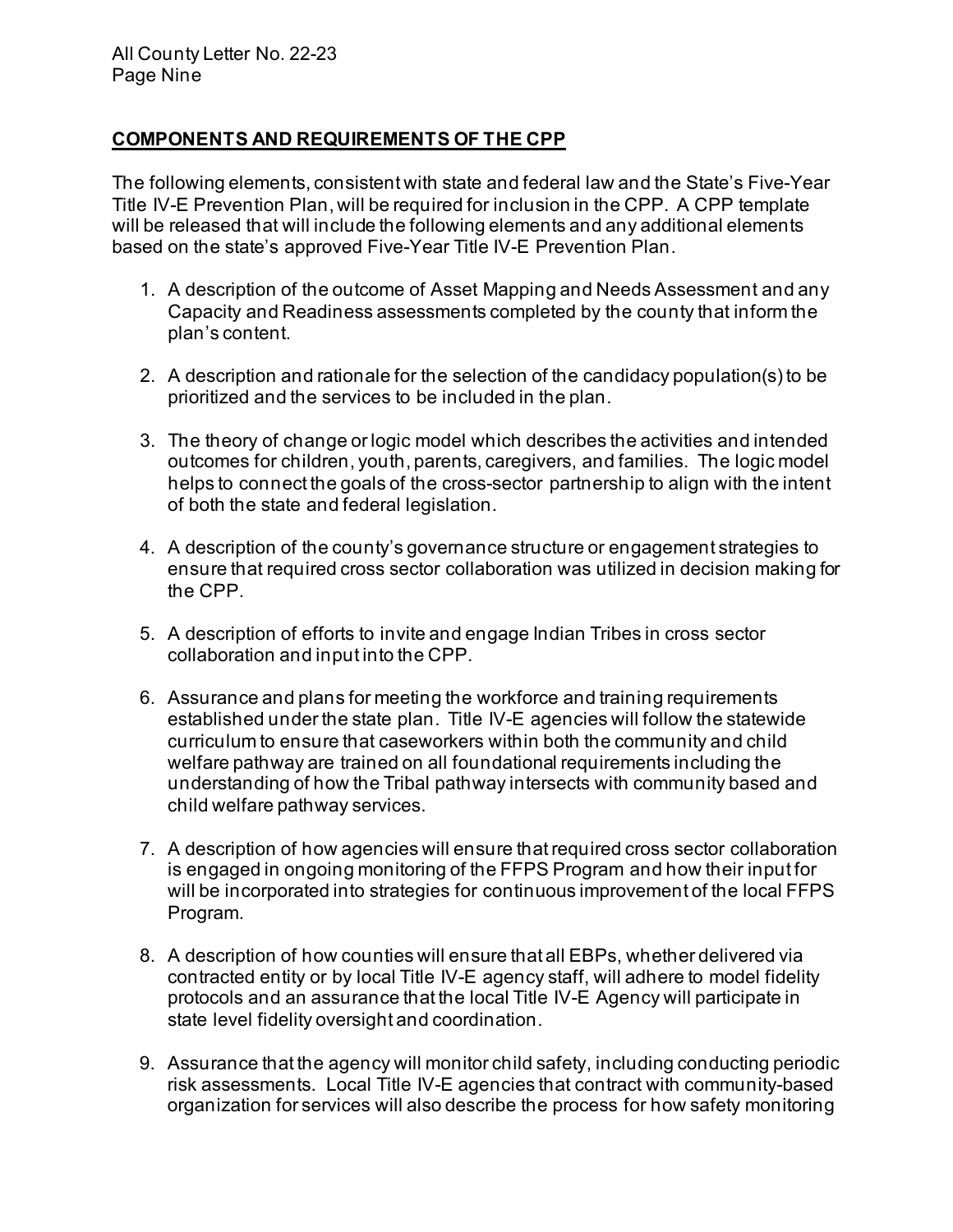and responsibilities are clear. and periodic risk assessments will be overseen. Agencies must include language within service contracts that describes this process to ensure that roles

- assessment, family engagement, service delivery and transitioning). 10.Strategies for use of th[e Integrated Core Practice Model](https://www.cdss.ca.gov/inforesources/the-integrated-core-practice-model/about-icpm) (e.g., candidacy
- 11.Inclusion of the local Title IV-E agency's spending plan which describes how the State FFPS Program Block Grant will be used for prevention activities and services and the extent to which additional funds are leveraged for comprehensive planning.
- 12.A description of the coordination with the local Mental Health Plan to ensure adherence to federal requirements that Title IV-E remains the payer of last resort.
- 13.Counties will describe plans to ensure the sustainability of services in the CPP and/or the barriers and needs to ensure that sustainability.
- 14.Assurances of all other requirements under the state Title IV-E Prevention Program Plan approved by the federal Administration for Children and Families (ACF).

#### *Changes to the CPP*

 A county shall promptly notify the department of any changes to the written plan, including, but not limited to, an elimination or reduction of services. The county shall consult with other relevant county agencies that serve families and children that include, Indian Tribes, local community representatives, caseworkers, and individuals and families with lived experience with the child welfare system regarding any changes to the plan.

#### *Approval Process*

 Technical Assistance will be available to local Title IV-E agencies to ensure that their plans meet the aforementioned requirements and include all the required assurances to ensure compliance with federal and state statute and the state's Five-Year Title IV-E Prevention plan. Local Title IV-E Agencies who opt-in and/or submit a CPP may later determine they are unable to fulfill the requirements of the CPP or may subsequently choose to opt out of the FFPS program. Local Title IV-E agencies must promptly notify the CDSS of any changes and may only claim FFPS State Block Grant funds for allowable expenditures prior to opting out.

#### **FFPS Program State Block Grant**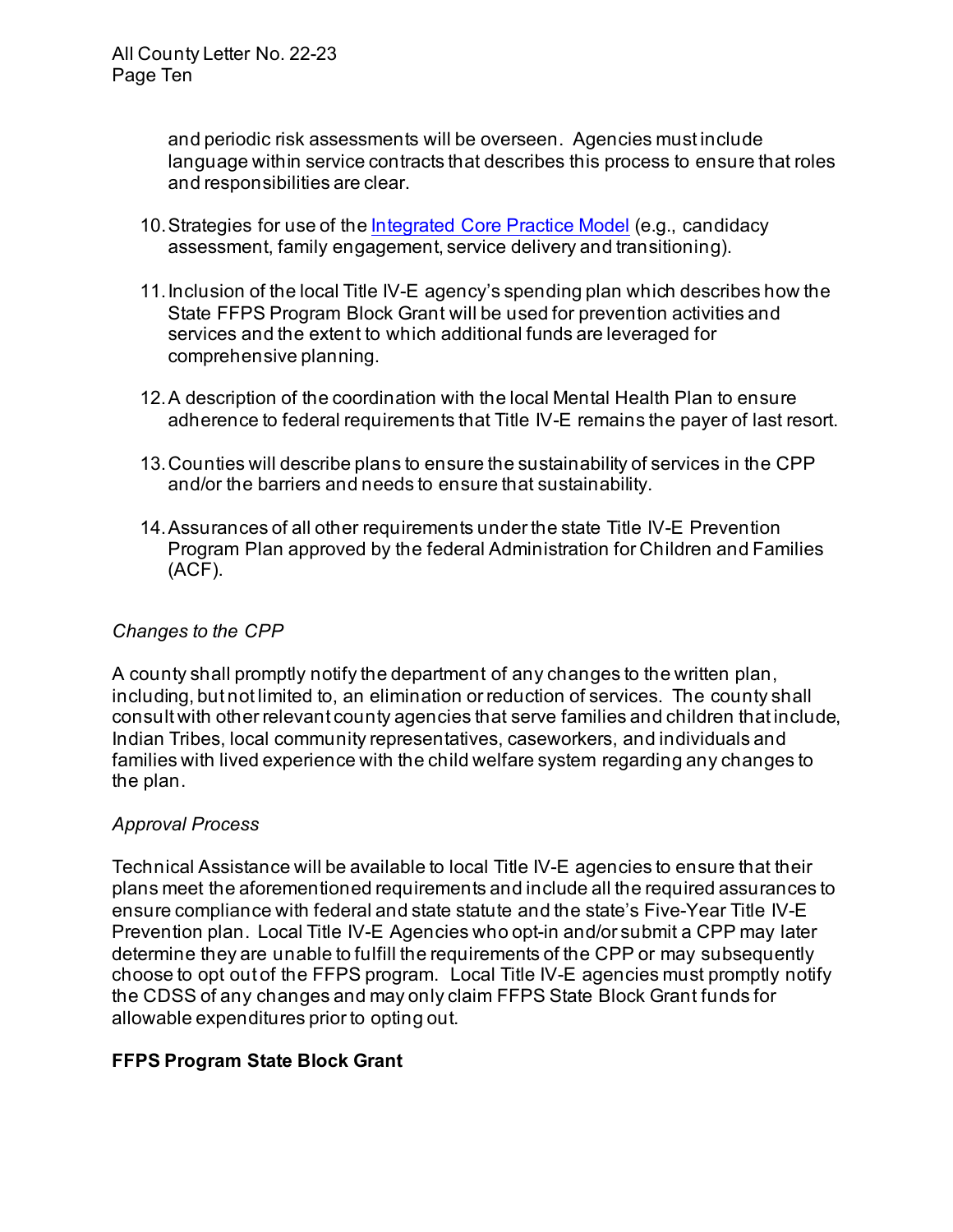In furtherance of the state's vision to create a prevention-focused child and family wellbeing continuum, the California <u>Budget Act of 2021</u> appropriated \$222.4 million state General Funds (GF), currently referred to as the FFPS Program State Block Grant (State Block Grant). This funding is a one-time appropriation which must be spent over three state fiscal years (FYs) ending in FY 2024, and is subject to the requirements set forth in <u>WIC §16588</u>. The State Block Grant will be used to support the FFPS Program <sub>.</sub> and/or expand the continuum of prevention services. The FFPS Program <u>must</u> include Title IV-E prevention services and may also include other services to fill gaps in the prevention services continuum as described in <u>WIC §16588(c)(2)</u>. In accordance with <u>[WIC §16588\(c\)\(3\)\(B\),](https://leginfo.legislature.ca.gov/faces/codes_displaySection.xhtml?lawCode=WIC§ionNum=16588.)</u> counties electing to receive State Block Grant funds for the FFPS\_ Program are required to utilize funds toward the nonfederal share of cost of Title IV-E eligible prevention services and allowable administrative activities.

 The State Block Grant is also intended to support counties in matching federal funds to create and build the infrastructure of services, and to train and build a professional workforce to deliver prevention services to families whose children are at imminent risk of foster care and to pregnant and parenting foster youth. In addition, child welfare agencies and probation departments can use the funds for services that support a comprehensive approach to prevention including services not yet eligible for IV-E funding and/or automation is available and all federal requirements can be met. Funding can also support primary and secondary prevention strategies and services, as well as evaluation of services not yet rated in the <u>Title IV-E Clearinghouse.</u>

#### *Allocation of the FFPS State Block Grant*

 In consultation with the County Welfare Directors Association and the Chief Probation Officers of California, the CFL No. 21/22-84 provides specific details regarding the allocation methodology. From the budgeted amount of approximately \$199.0 million, \$1.0 million is set aside for state Title IV-E Agreement Tribes.

#### *Allowable Activities*

 The State Block Grant supports the FFPS Program development and implementation and can be used for administrative activities and service costs for the delivery of comprehensive prevention services. As stated above, the purpose of such funds includes the creation of a comprehensive prevention continuum that is efficient in maximizing funds for such services to build capacity, program evidence, and a service children into foster care. Further, the use of the State Block Grant aims at building a sustainable prevention infrastructure and continuum that extends beyond the three-year State Block Grant timeframe. array that supports families, reduces disproportionality and prevents the entry of

Allowable activities for the State FFPS Program Block Grant include the following:

 • Delivery of evidence-based practices rated "promising", "supported", or "well-supported" by the [Title IV-E Prevention Services Clearinghouse](https://preventionservices.abtsites.com/program) or for other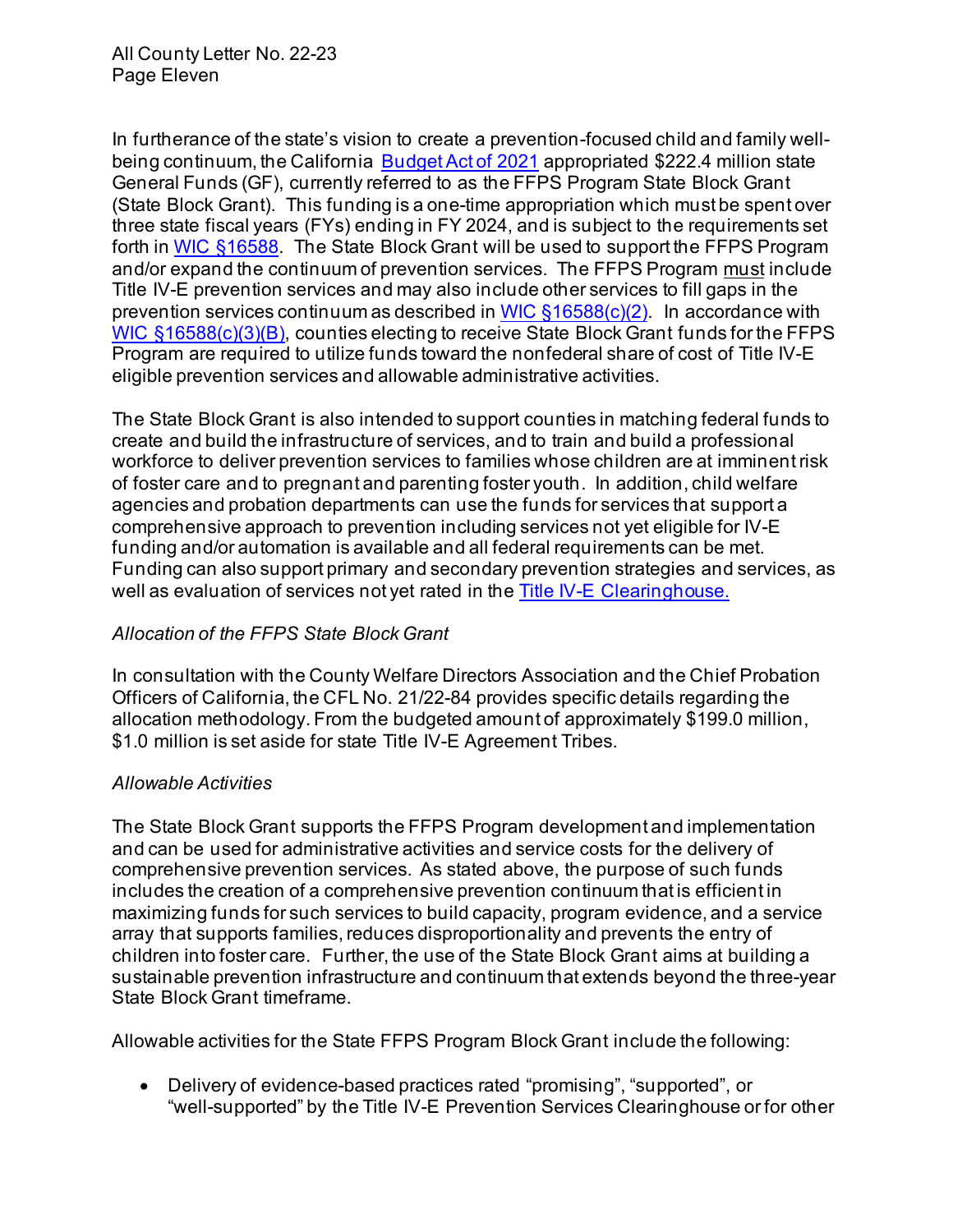services not currently included in the <u>Title IV-E\_Clearinghouse</u>, with the goal of building future evidence.

- • Delivery of prevention services that are sustainable beyond the one-time funding under the State FFPS Program Block Grant.
- • Administrative costs to support prevention service delivery such as, but not case documentation. limited to, case management activities, client-specific service coordination, and
- • Piloting evidence-based services to support the establishment of an infrastructure, build capacity, and develop programming to prepare for the assurance of fidelity to program models.
- • Administrative activities to expand prevention services capacity, including This includes gap analyses, readiness assessments, strengths and needs assessments, coordination of an advisory committee, or other administrative functions for comprehensive prevention planning. measuring implementation readiness for comprehensive prevention services.
- • Delivery of direct services beyond those included in the state's Five-Year Prevention Plan or the Title IV-E Prevention Services Clearinghouse that fill service gaps, including gaps in culturally responsive services.
- • Supporting evaluations, continuous quality improvement, and monitoring fidelity as required under the Title IV-E prevention program.
- tertiary prevention strategies which may include, but are not limited to, development of service array, contracting with community-based organizations, • Comprehensive prevention planning and delivery of primary, secondary, and and program monitoring.
- including those beyond what is funded by the state. • Prevention services-related training and workforce development activities,
- • Conducting evaluations of culturally responsive services or other services with the purpose of building evidence to support inclusion in the Title IV-E Prevention Services Clearinghouse.

# **DATA COLLECTION AND REPORTING**

 The CDSS expects that the CWS-California Automated Response and Engagement federal reporting under the Title IV-E prevention program. All local and Tribal Title IV-E agencies will be required to utilize the statewide automation system that will collect necessary data for the FFPS program. The statewide automation system will allow for various agencies to enter the required data for federal reporting and monitoring of model fidelity for each EBP in the state's five-year prevention plan. The data needed from the county Title IV-E agencies will be used for tracking outcomes, for federal System will be utilized as the statewide automation system to collect required data for reporting requirements, meeting programmatic evaluations, and engaging in continuous quality improvement.

 Child specific data must be collected and reported, including basic demographic information of the child, the specific services provided to the child and/or family, total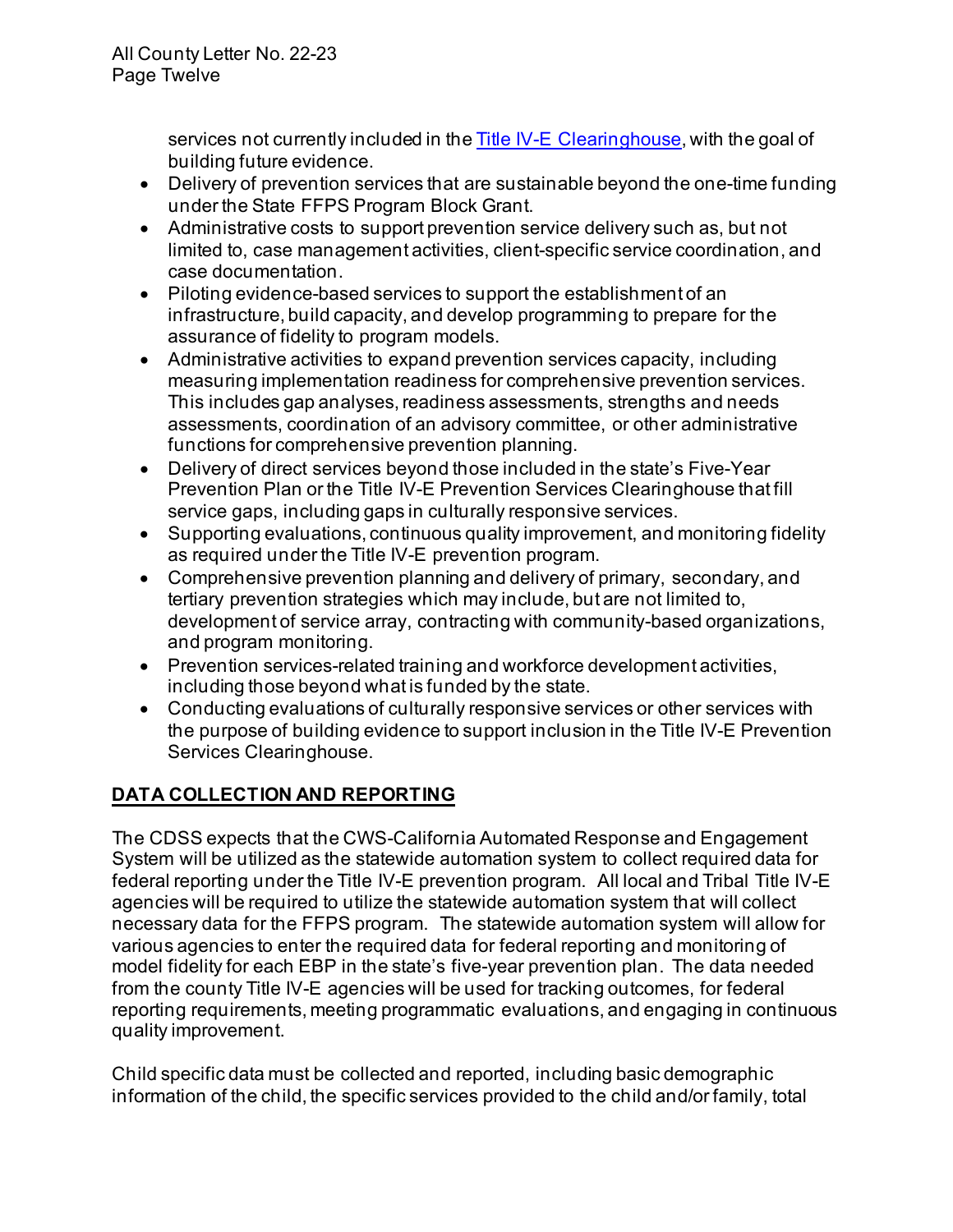expenditures for each service provided, duration of services and placement status following the receipt of services. Additionally, data will be required about the extent to which the provision of services reduces the likelihood of foster care placement, increases the use of kinship care arrangements, and improves child well-being.

 The CDSS will be providing further guidance with regards to the family prevention service plan, outcome data selection, child safety/risk monitoring, Maintenance of Effort (MOE) requirements as well as the implementation of a statewide automation system.

# **TITLE IV-E FUNDING REQUIREMENTS**

 In order to access Title IV-E funding for prevention services, a local Title IV-E agency prevention services program, and implement the program as outlined in state law contained in <u>WIC §16585 through 16589</u>, in accordance with CDSS guidance. A County Fiscal Letter (CFL) with more detailed claiming instructions on how to access the funding and other fiscal requirements will follow. must meet all federally established programmatic requirements for the Title IV-E

 All FFPSA Clearinghouse approved EBPs must be delivered in a trauma informed manner, and implementation of these services must be continuously monitored to ensure fidelity to the practice model. A well-designed and rigorous evaluation is required for each EBP; however, this requirement may be waived for services rated well-supported by the [Title IV-E Clearinghouse](https://www.acf.hhs.gov/opre/project/title-iv-e-prevention-services-clearinghouse-2018-2023) based on approval by the ACF.

 California has included ten "well-supported" EBPs in the initial Five-Year Title IV-E requirement for each EBP included in the plan. The plan must be approved by ACF before Title IV-E funding can be accessed for approved EBP prevention services. California has the ability to amend its state plan to add new EBPs in the future. Per Prevention Plan and determine whether any amendments should be pursued to the evidence-based programs or services included in the plan. Prevention Plan submitted on August 5, 2021 and has requested federal waivers for this [WIC §16588\(a\),](https://leginfo.legislature.ca.gov/faces/codes_displaySection.xhtml?lawCode=WIC§ionNum=16588.) during the first three years of implementation, in consultation with counties and stakeholders, the CDSS will annually review the state's Five-Year

 Title IV-E prevention funds must supplement, and cannot supplant, funding used for the state MOE, which is calculated based upon 2014 funding levels for EBPs meeting model fidelity and delivered in a trauma informed manner which were rated in the Title IV-E clearinghouse at the time the state plan was submitted. Counties that opt into the FFPS SBG may be responsible for a portion of the MOE. Additional information regarding the MOE requirements will be provided in forthcoming guidance. Additionally, Title IV-E prevention funding must be the payer of last resort. A county or tribal Title IV- E agency shall not be considered a legally liable third party for purposes of satisfying a financial commitment for the cost of providing those services or programs to an individual for whom that cost would have been paid from another public or private source but for the enactment of FFPSA. Lastly, by FY 2024, at least 50 percent of claimed expenditures must be for the delivery of well-supported services.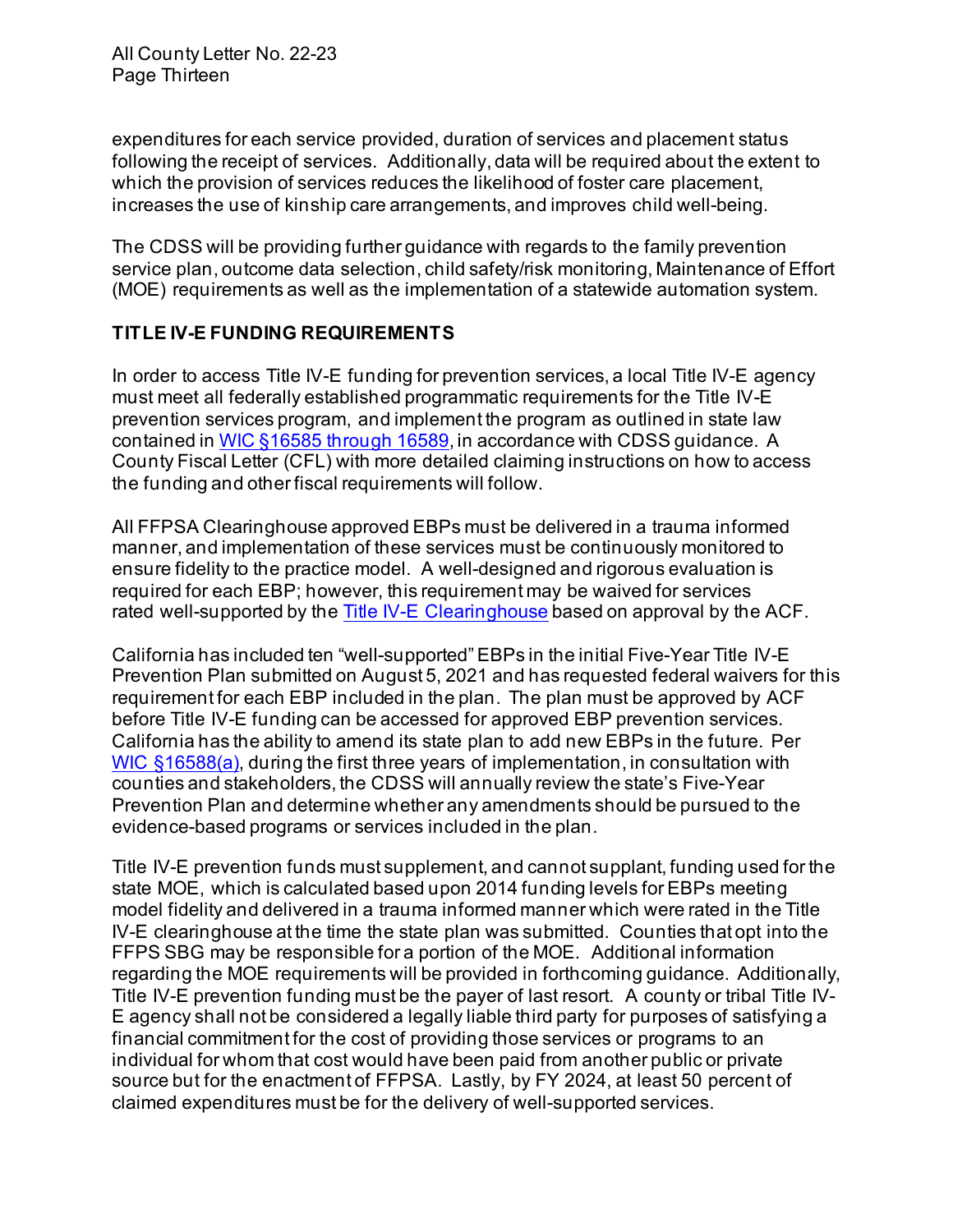The CDSS and Department of Health Care Services (DHCS) are currently developing joint guidance identifying whatEBP prevention services may be eligible for reimbursement, in part or whole, under the Medi-Cal program to determine payor of last resort pathways. If DHCS determines that federal approvals are necessary in order to claim Federal Financial Participation (FFP) under the Medi-Cal Program for a prevention service or activity, counties shall not claim the service or activity as a Medi- Cal service until the effective date specified in the federal approval is obtained by DHCS.

 The CDSS is committed to supporting the successful planning and implementation of comprehensive prevention services. If you have any questions or need additional guidance regarding the information in this letter, contact the Family Centered Services and Support Bureau (formerly the Child Welfare Policy and Program Development Bureau) at (916) 651-6160 or at <u>ffpsapreventionservices@dss.ca.gov</u>.

Sincerely,

# *Original Document Signed By*

 Child and Family Services Division ANGIE SCHWARTZ, Deputy Director

CC:

 County Welfare Directors Association of California Chief Probation Officers of California County Behavioral Health Directors Association of California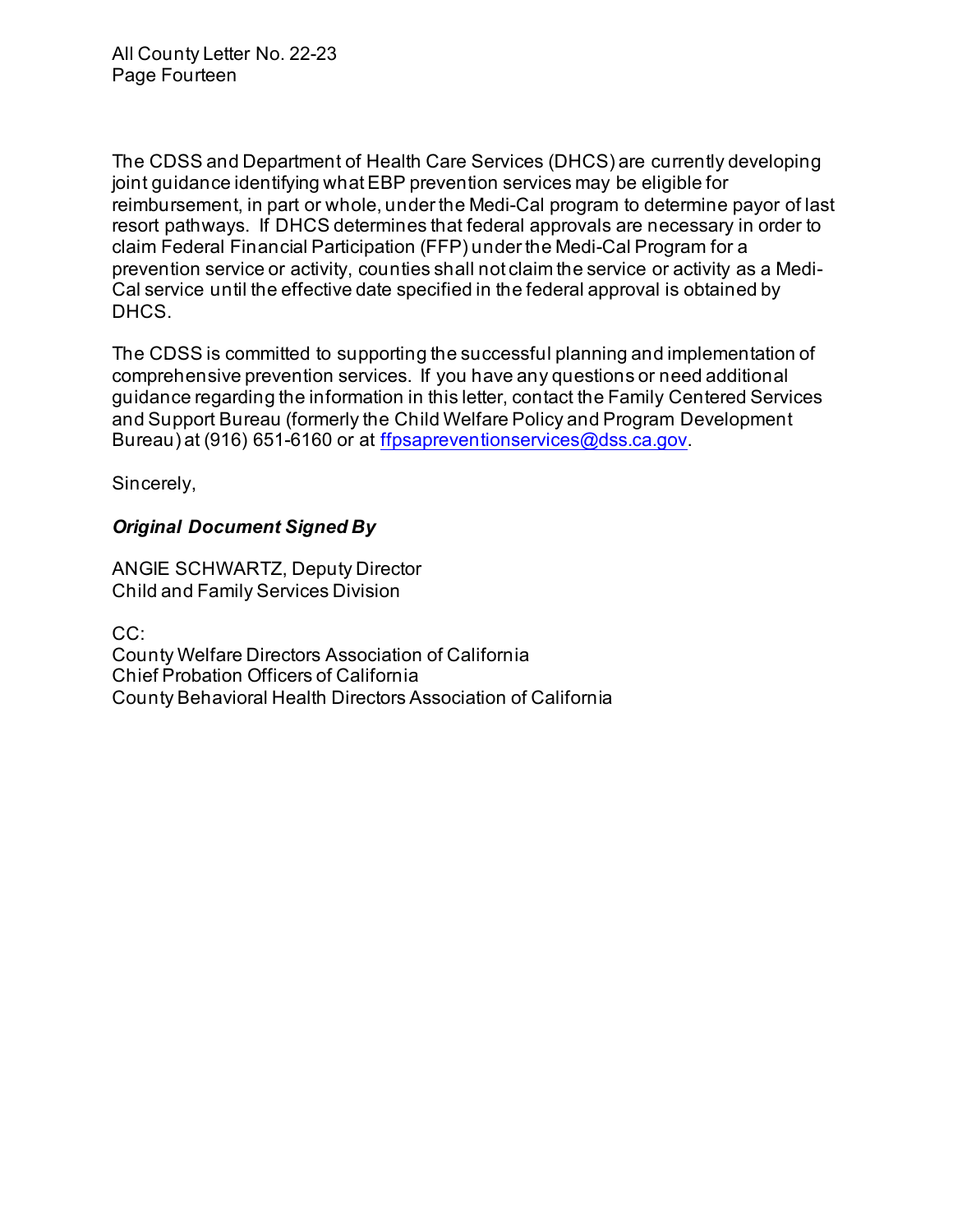#### **LETTER OF INTENT (Attachment A)**

 $\frac{1}{2}$ , 2022

California Department of Social Services    Attention: Family Centered Safety and Support Bureau [ffpsapreventionservices@dss.ca.gov](mailto:ffpsapreventionservices@dss.ca.gov) 744 P Street, MS 8-11-87    Sacramento, CA 95814 

Director Kim Johnson:

RE: COUNTY OPT-IN TO THE FAMILY FIRST PREVENTION SERVICES (FFPS) PROGRAM

 FFPS Program Block Grant funds for prevention services under Part I of the Family First The purpose of this letter is to inform the California Department of Social Services (CDSS) that **COUNTER COUNTY Intends to opt-in to and receive State** Prevention Services Act and Welfare and Institutions Code Sections 16585 – 16589.

The county is opting-in as:

- Child Welfare Agency and Probation Department collaboration-opting in together
- $\Box$  Child Welfare Agency is the lead
- $\Box$  Probation department is the lead.

 The county Mental Health Plan (MHP) was consulted and has been informed of the agency's decision to opt-in to the FFPS Program:

- Yes
- $\square$  No

The county has hired/is considering hiring a FFPS Consultant.

- □ Yes. Name of Consultant \_\_\_\_\_\_\_\_\_\_\_\_\_\_\_\_\_\_\_\_\_\_\_\_\_\_\_\_\_\_
- □ No
- $\Box$  Unsure

The county's contact person on the FFPS Program:

Child Welfare

Name, email and phone number

Probation

Name, email and phone number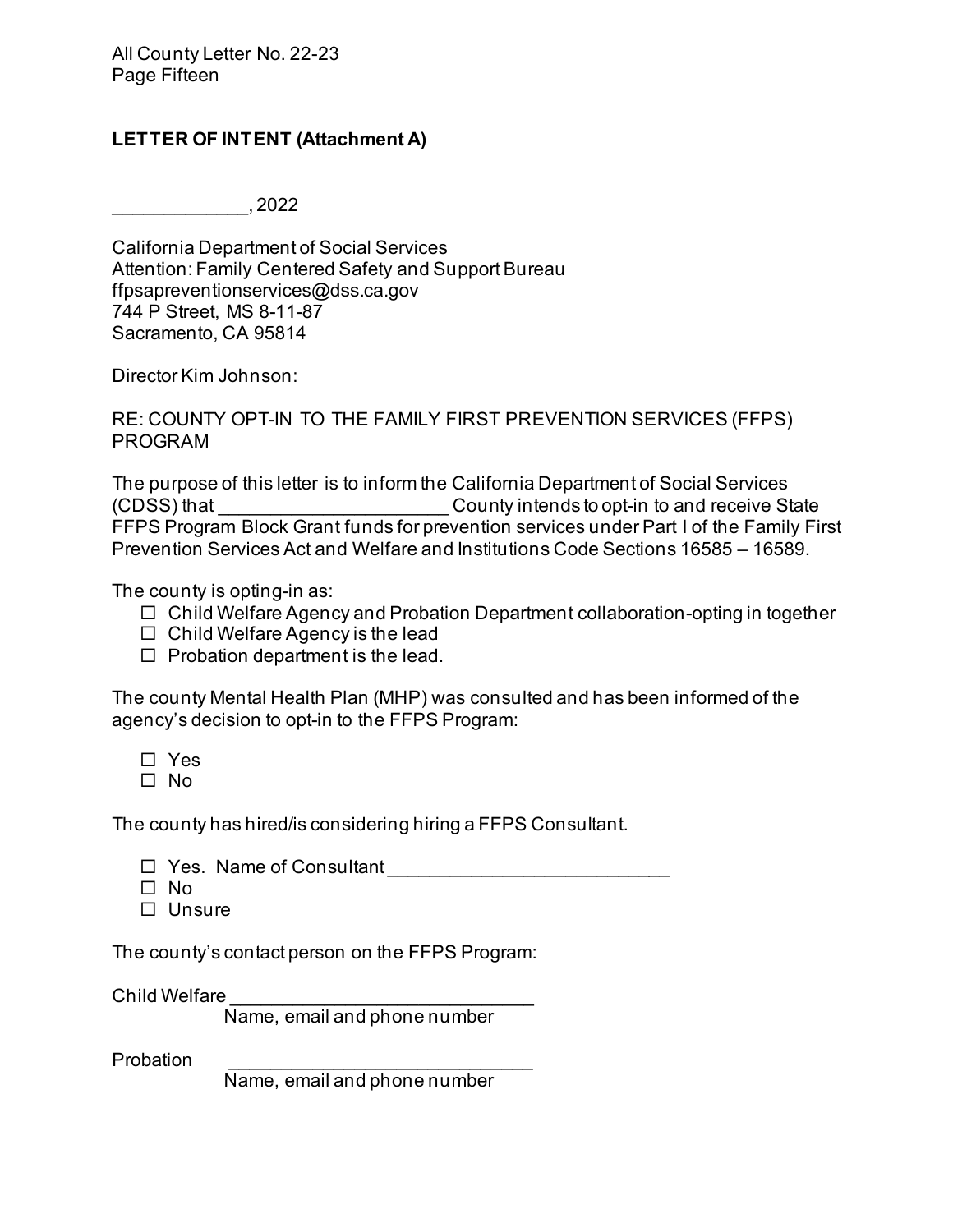## **AGREEMENTS**

 perform the following activities: By choosing to opt into the FFPS program and as a condition of receiving FFPS program State Block Grant funds, \_\_\_\_\_\_\_\_\_\_\_\_\_\_\_\_\_\_\_\_\_ County agrees to the

- 1. Ensure cross-sector collaboration that is inclusive of all entities described in Welfare and Institutions Code (<u>WIC) §16585(b)(4)</u> and <u>WIC §16587(a).</u>
- 2. Meet all applicable state and federal FFPS program and fiscal requirements for Title IV-E prevention services, including but not limited to, the requirements set forth in WIC Sections 16585 through 16589 and Section 471(e) of Title IV-E of the federal Social Security Act.
- shall include the following elements: 3. Develop and implement the local Comprehensive Prevention Plan (CPP), which
	- • A description of the outcome of any Capacity and Readiness assessments completed by the county that inform the plan's content.
	- • A description and rationale for the selection of the candidacy population(s) to be prioritized and the services to be included in the plan.
	- • The theory of change or logic model which describes the activities and intended outcomes for children, youth, parents, caregivers and families. The logic model may help connect the goals of the cross-sector collaborative to align with the intent of both the state and federal legislation.
	- • A description of the county's governance structure or engagement strategies to ensure that required cross sector collaboration was utilized in decision making for the CPP.
	- • A description of efforts to invite and engage Indian Tribes in cross sector collaboration and input into the CPP.
	- • Assurance and plans for meeting the workforce and training requirements established under the state's five-year Title IV-E Prevention Plan. County Title IV-E agencies will follow the statewide curriculum to ensure that caseworkers within both the community and child welfare pathway are trained on all foundational requirements including the understanding of how the Tribal pathway intersects with community based and child welfare pathway services.
	- • A description of how agencies will ensure that required cross sector collaboration is engaged in ongoing monitoring of the FFPS Program and how their input for will be incorporated into strategies for continuous improvement of the local FFPS Program.
	- • A description of how the county will ensure that all Evidence Based Programs (EBPs), whether delivered by a contracted service provider or by county Title IV-E agency staff, will adhere to model fidelity protocols, and an assurance that the county Title IV-E Agency will participate in state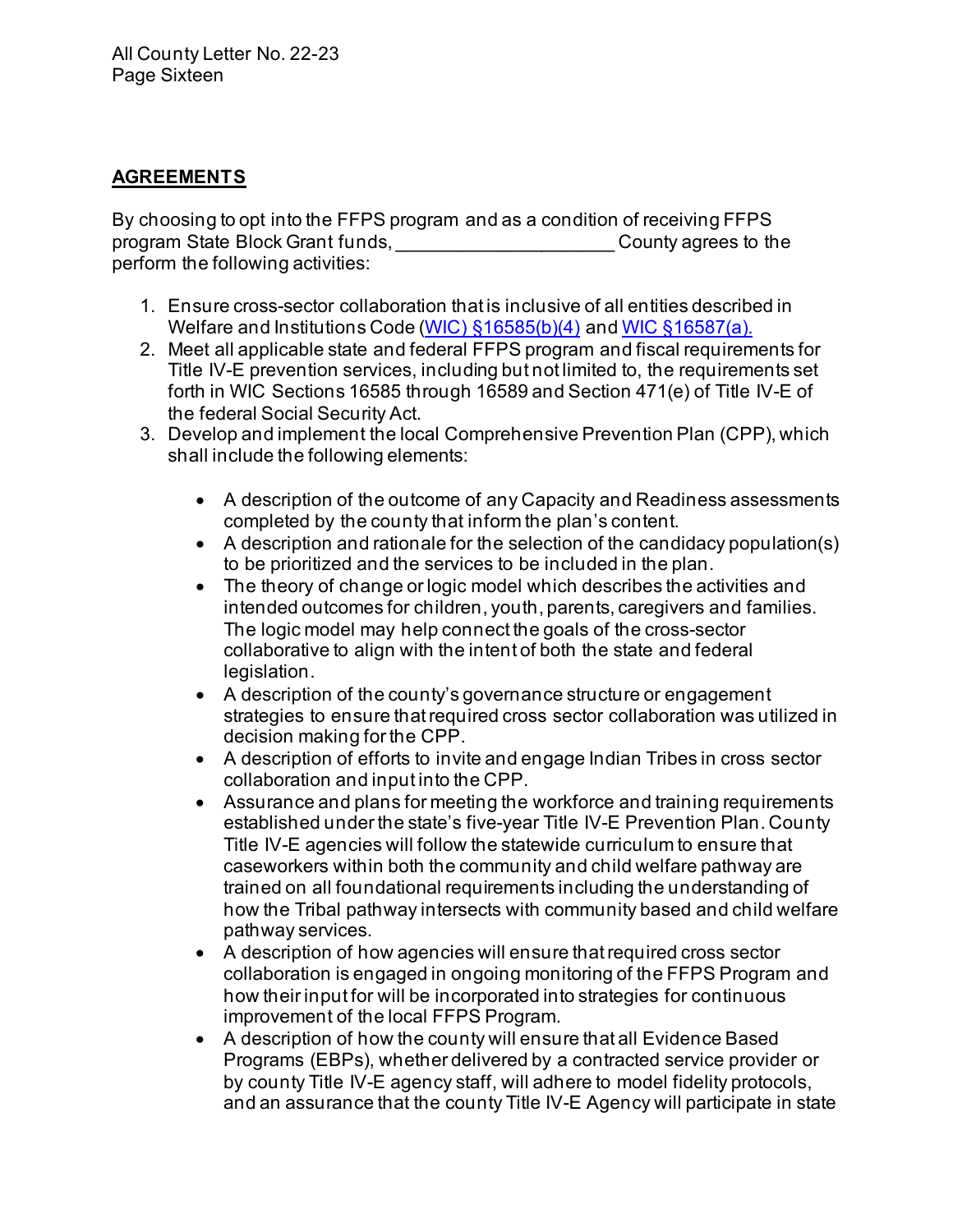level fidelity coordination and conduct a rigorous evaluation of the EBP if required.

- • Assurance that the agency will monitor child safety, including conducting periodic risk assessments. County Title IV-E agencies that contract with community-based organizations for services will also describe the process for how safety monitoring and periodic risk assessments will be overseen. Agencies must include language within service contracts that describes this process to ensure that roles and responsibilities are clear.
- Strategies for use of th[e Integrated Core Practice Model](https://www.cdss.ca.gov/inforesources/the-integrated-core-practice-model/about-icpm) (e.g., candidacy assessment, family engagement, service delivery and transitioning).
- • Inclusion of the county Title IV-E agency's spending plan which describes how the State FFPS Program Block Grant will be used for prevention activities and services and the extent to which additional funds are leveraged for comprehensive planning.
- • A description of the coordination with the local Mental Health Plan to ensure adherence to federal requirements that Title IV-E remains the payer of last resort.
- • A description of the county's plans to ensure the sustainability of services in the CPP and/or the barriers and needs to ensure that sustainability.
- • Assurances of all other requirements under the state Title IV-E Prevention Program Plan approved by the federal Administration for Children and Families.
- 4. Complete required asset mapping and needs assessments via cross sector collaboration..
- 5. Contribute a portion of the state's MOE as negotiated with the CDSS.
- 6. Create and begin to implement a CPP due to the CDSS no later than January 31, 2023.

\_\_\_\_\_\_\_\_\_\_\_\_\_\_\_ County further agrees that the funds will be used consistent with guidelines set forth in All County Letter XXXXX, including, but not limited to all  $\overline{\phantom{a}}$ written guidance by CDSS.

\_\_\_\_\_\_\_\_\_\_\_\_\_\_\_\_\_\_\_\_\_\_\_\_\_\_\_\_\_\_\_\_\_\_\_\_\_ \_\_\_\_\_\_\_\_\_\_\_\_\_\_\_\_\_\_\_

Signature of Authorized CWS Representative  Date 

 Signature of Authorized Probation Representative  Date   $\overline{\phantom{a}}$  , and the contribution of the contribution of the contribution of the contribution of the contribution of the contribution of the contribution of the contribution of the contribution of the contribution of the

 Signature of Authorized Behavioral Health Representative  Date  $\overline{\phantom{a}}$  , and the contribution of the contribution of the contribution of the contribution of the contribution of the contribution of the contribution of the contribution of the contribution of the contribution of the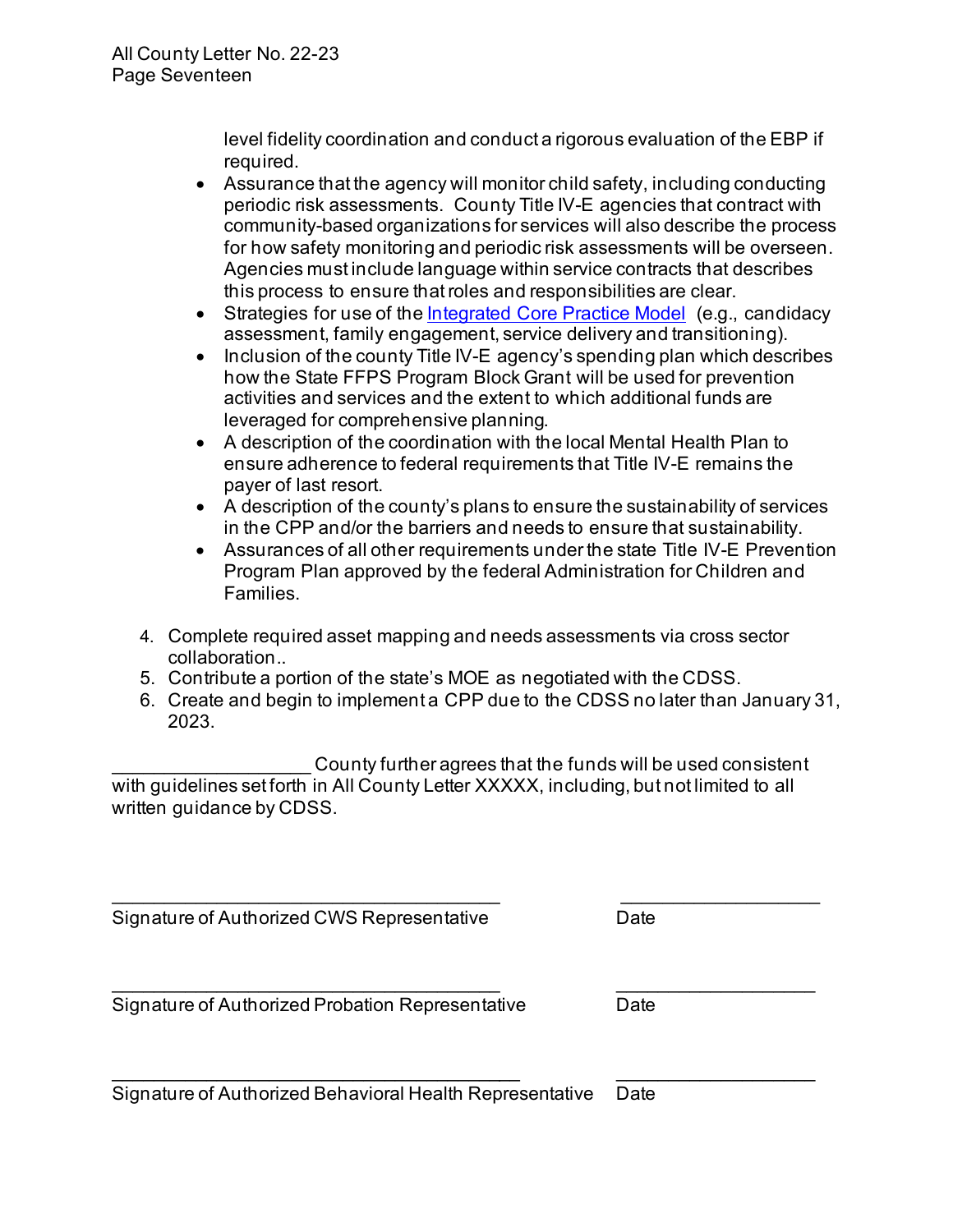# **DESCRIPTION OF READINESS ASSESSMENT DOMAIN ACTIVITIES**

(Attachment B)

# **FUNDING AND FISCAL MODELS**

- • A landscape scan of all Evidence Based Programs (EBPs) across service sectors has been completed.
- • Identification of current funding supporting the delivery of EBPs, and which EBPs had positive outcomes.
- • Funding sources and amounts identified to sustain the delivery of the EBPs with positive outcomes.
- • Identification of funding opportunities beyond the Federal Family First Prevention Services Act to support comprehensive planning.
- • Estimate of the candidacy population and other priority populations to be served including the number of children and families, and their geographic locations, to determine gaps in candidacy and services to priority populations.
- • EBPs and other services matched to the candidates and other populations to be served.
- Cost models developed for expansion plans associated with implementation.
- • Joint written protocols drafted by local Title IV-E agencies and community partner leadership to determine who will be the payer of each prevention service identified.

# **PROGRAM AND IMPLEMENTATION GOVERNANCE**

- • Selected members and confirmed commitment of a collaborative governance structure that will set direction, strategy, allocate resources, oversee progress, ensure stakeholder and community engagement, and makes decisions.
- sector collaboration, and offering input on key strategies. • Governance structure and decision-making protocols established which include guiding the implementation process, identifying and addressing barriers to cross-
- • The Governance body has defined within its CPP strategies that are trauma informed.
- • The Governance body has described how the stakeholder engagement process will incorporate lived expertise into the implementation process.
- • The Governance body has identified a stakeholder group that represents those individuals that are disproportionately at-risk for entry into child welfare and juvenile justice systems.

# **CROSS-SECTOR STAKEHOLDER COLLABORATION**

 • Identified additional collaborative structures across stakeholder groups that can advise, review, and recommend that validate the CPP.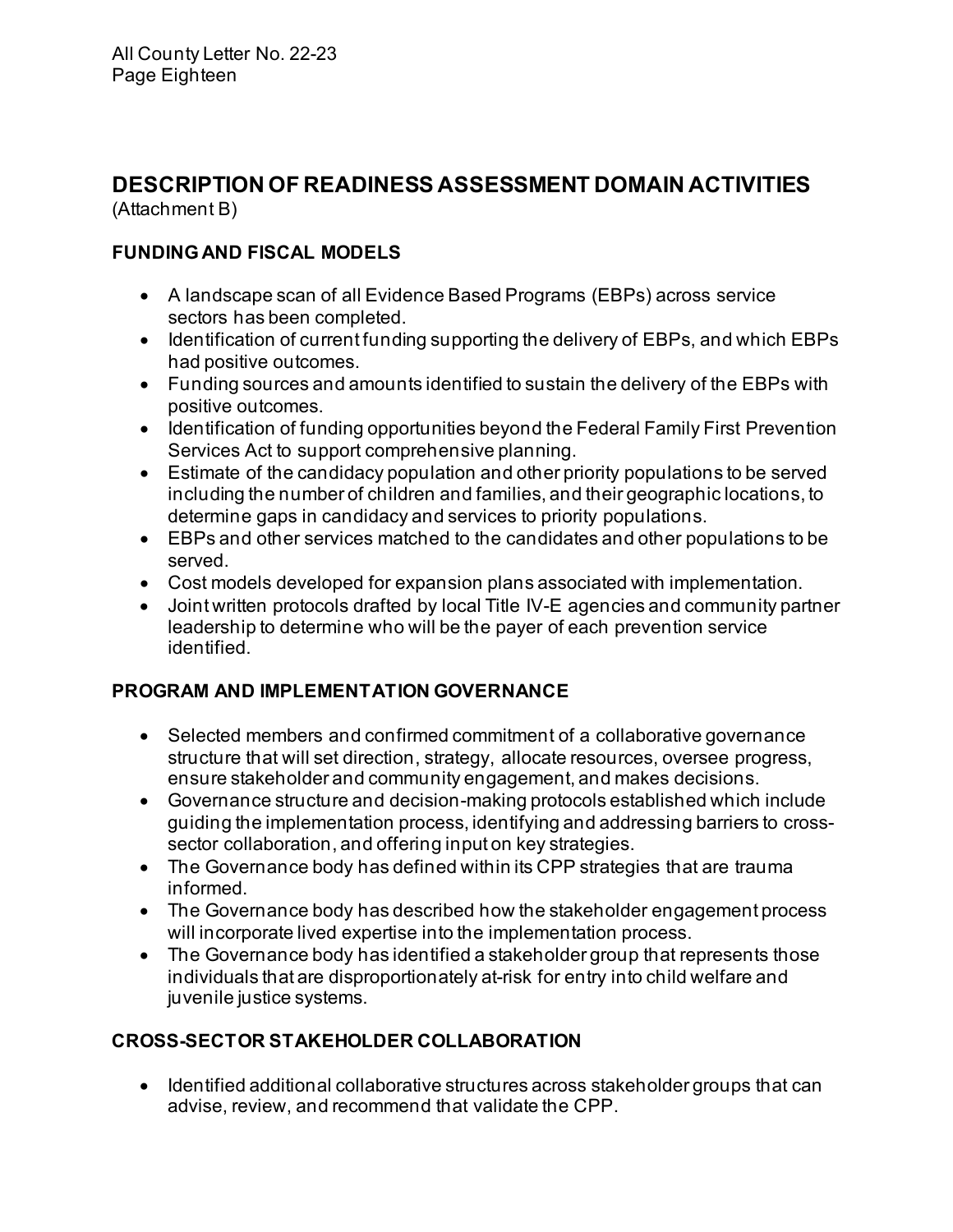#### **PREVENTION SERVICES PROGRAM DESIGN**

 • An entity has been identified as the intermediary with CDSS for technical assistance and implementation support.

# **POLICY, REGULATIONS AND RULES**

- and to staff has been developed which describes the process by which information regarding prevention policies and new practices and services will be • A communication strategy to the public, involved public and private agencies, shared.
- • A Continuous Quality Improvement (CQI) policy strategy has been developed that includes a scan of current services, and/or creation of policies to improve those services.

# **WORKFORCE**

- • Identified training partners to assist in building a workforce to deliver primary, secondary, and prevention strategies, services, and programs.
- • A process has been developed by which cases will be assigned for FFPS services and if Community Based Organizations (CBOs) will be contracted to deliver services.
- • Local Title IV-E agencies have articulated the role and responsibility of caseworkers assigned the task of reviewing and determining candidacy.
- • If a community pathway is implemented, the local Title IV-E agency has candidates, and process for candidate referrals from the CBP to the local Title IVdetermined which staff are responsible for the oversight and monitoring of E agency.
- • Process is in place for CBPs and practitioners to report to the local Title IV-E agency staff responsible for oversight of Family First Prevention Services (FFPS) Program services.
- • Written guidance has been developed on the process of supervision of local Title IV-E agency staff including assignment of FFPS caseload, process of candidacy determination and supervisor review, process by which information will be shared with CBPs, the system of oversight for the above by supervisors and managers.

# **SERVICE QUALITY OUTCOMES**

- • Identified tools to assess outcomes measures of EBPs that align with the outcome measures of the local Title IV-E agency and CDSS.
- • Through written guidance, the local Title IV-E agency has shared the required outcome measures with the EBP providers.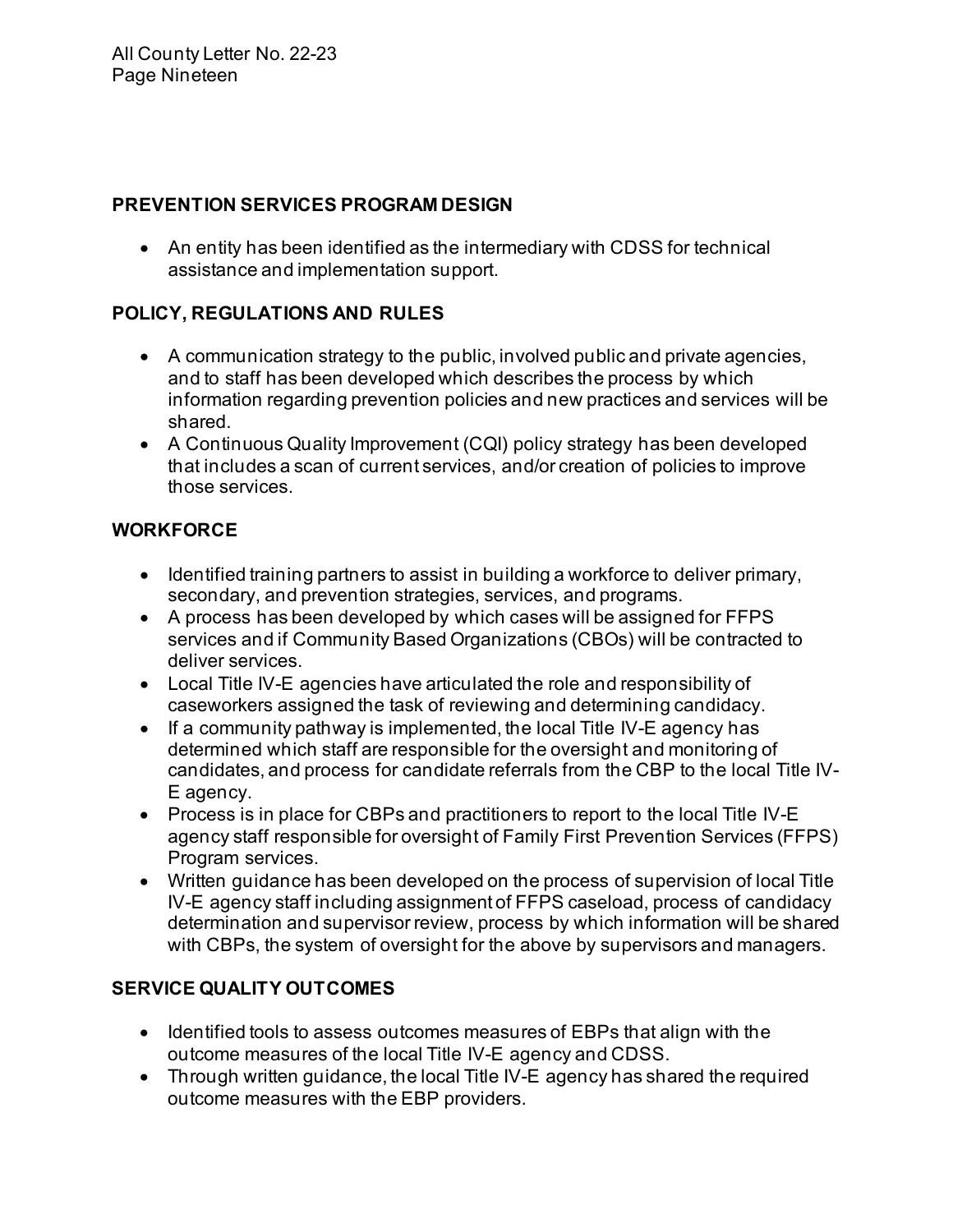• Process is in place which ensures data is shared with CDSS to meet federal requirements and for purposes of a statewide evaluation.

## **INFORMATION SYSTEMS AND AUTOMATION**

- Determination has been made as to who is responsible for data entry.
- • Determination has been made as to which reports will be generated and disseminated to staff, contractors, CBOs/Family Resource Centers to ensure program integrity.
- • An outline of the CQI process has been drafted and responsible parties have been identified to review aggregate data, analyze data, develop action plans to address challenges, and report progress to the CDSS.

# **REPORTING**

- • Guidance has been drafted regarding the specific outcome measures to be tracked.
- A team has been established that will review and analyze the aggregate data.
- A process is written for how information will be shared with CDSS.